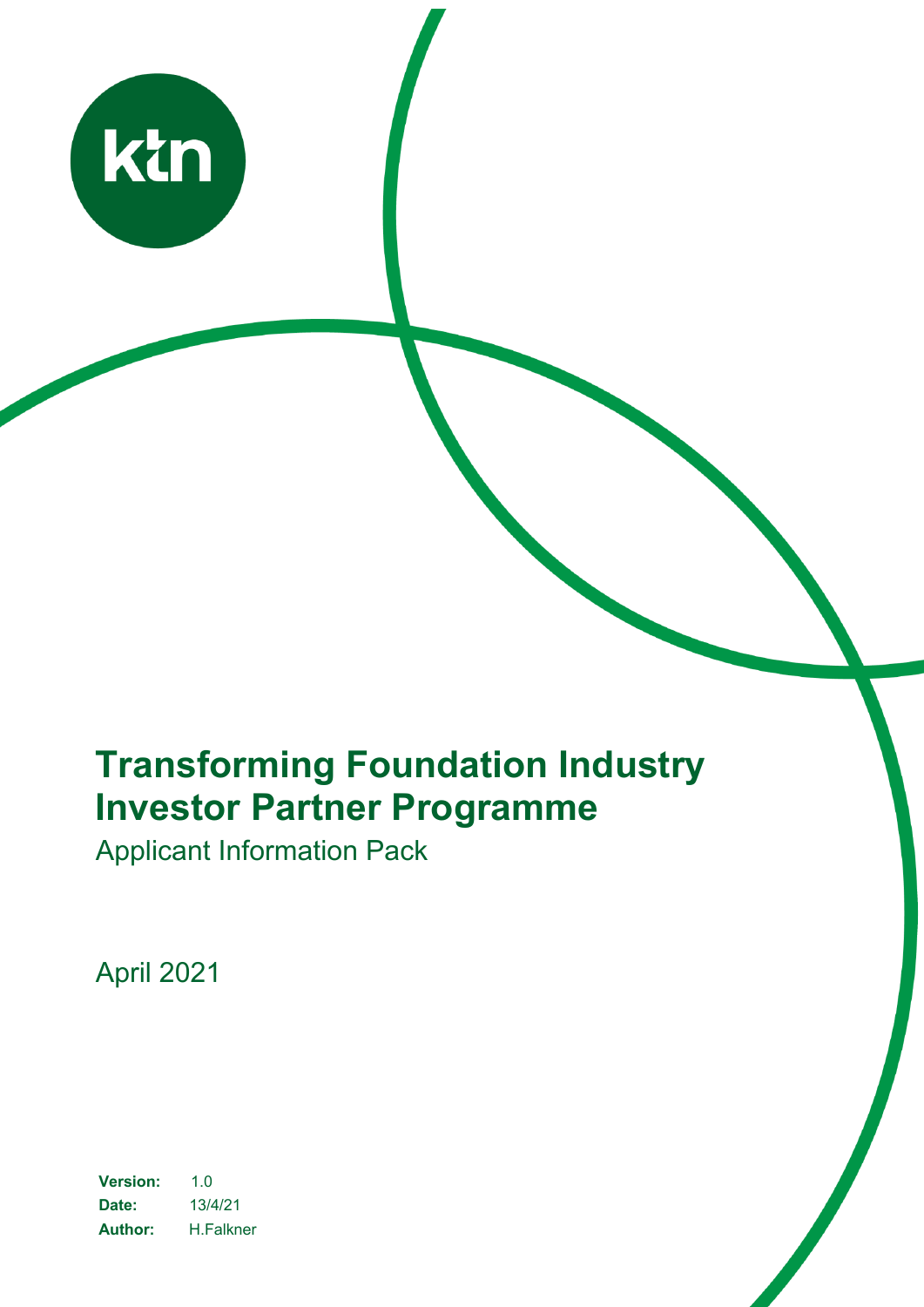# **Contents**

| The Transforming Foundation Industries Investor Partnership |
|-------------------------------------------------------------|
|                                                             |
|                                                             |
|                                                             |
|                                                             |
|                                                             |
| <b>Completing the online competition application</b>        |
|                                                             |
| Investor partnership - Expression of Interest 24            |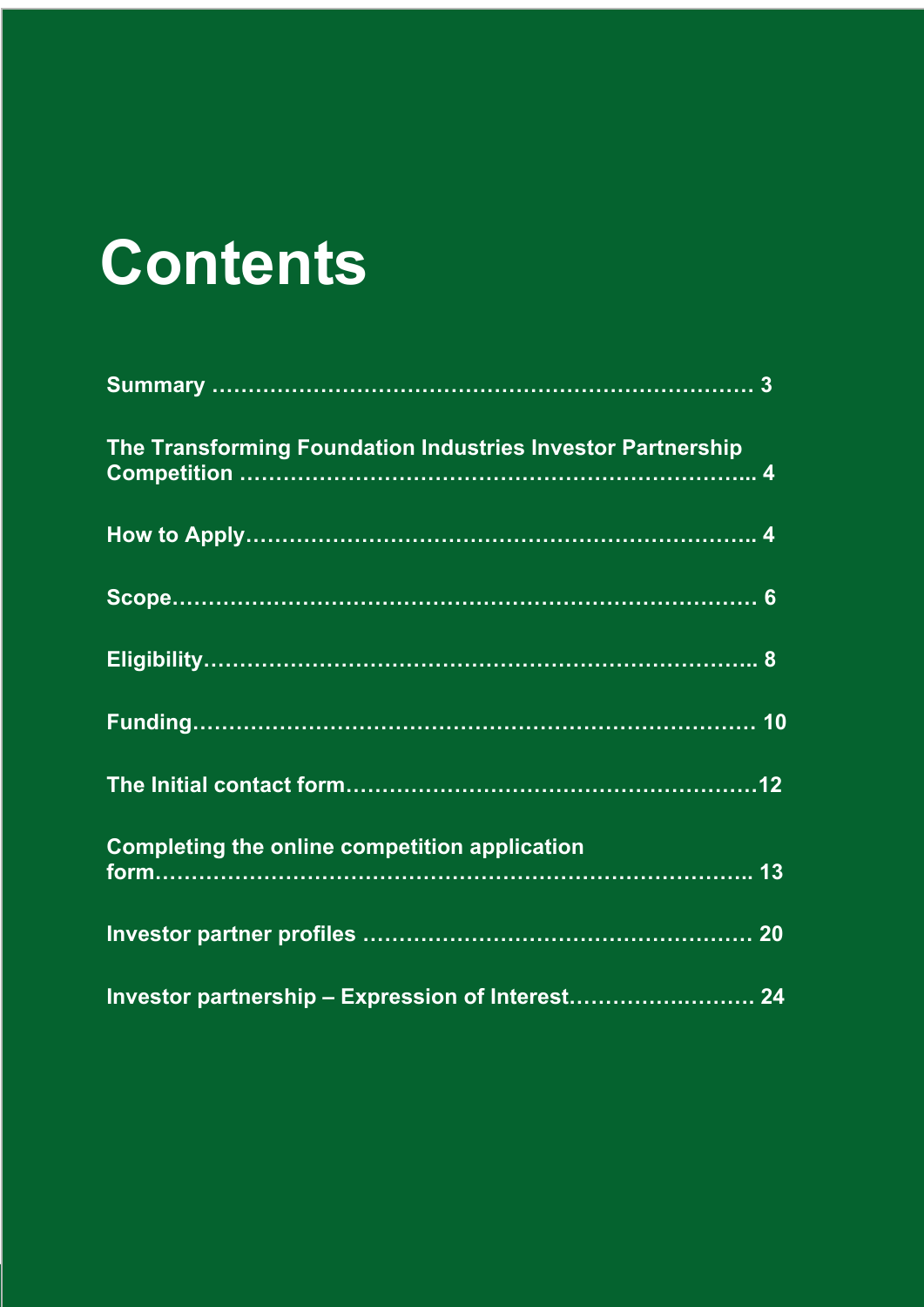# **Summary**

In this Investor Partner competition, UK registered SMEs can apply for grant funding for R&D projects that are aligned with private equity investment from selected investor partners.

Investor partnership programmes bring together:

- Innovate UK's expertise in identifying innovation and using grant funding to change the risk profile of businesses
- Investor partners' aligned funding and expertise in identifying opportunities and teams that can best use extra investment finance

This approach gives your business access to the capital investment it needs to develop and commercialise your innovations.

The aim of this competition is to support the foundation industries (cement, paper, glass, ceramics, metals and bulk chemicals) to address the resource or energy efficiency of the foundation industries or its supply chains.

This Applicant Information Pack explains how the competition works, and how you can apply.

Please check the competition website for the latest version of this Applicant Information Pack.

A recording of the 23rd March 2021 briefing event can be viewed here.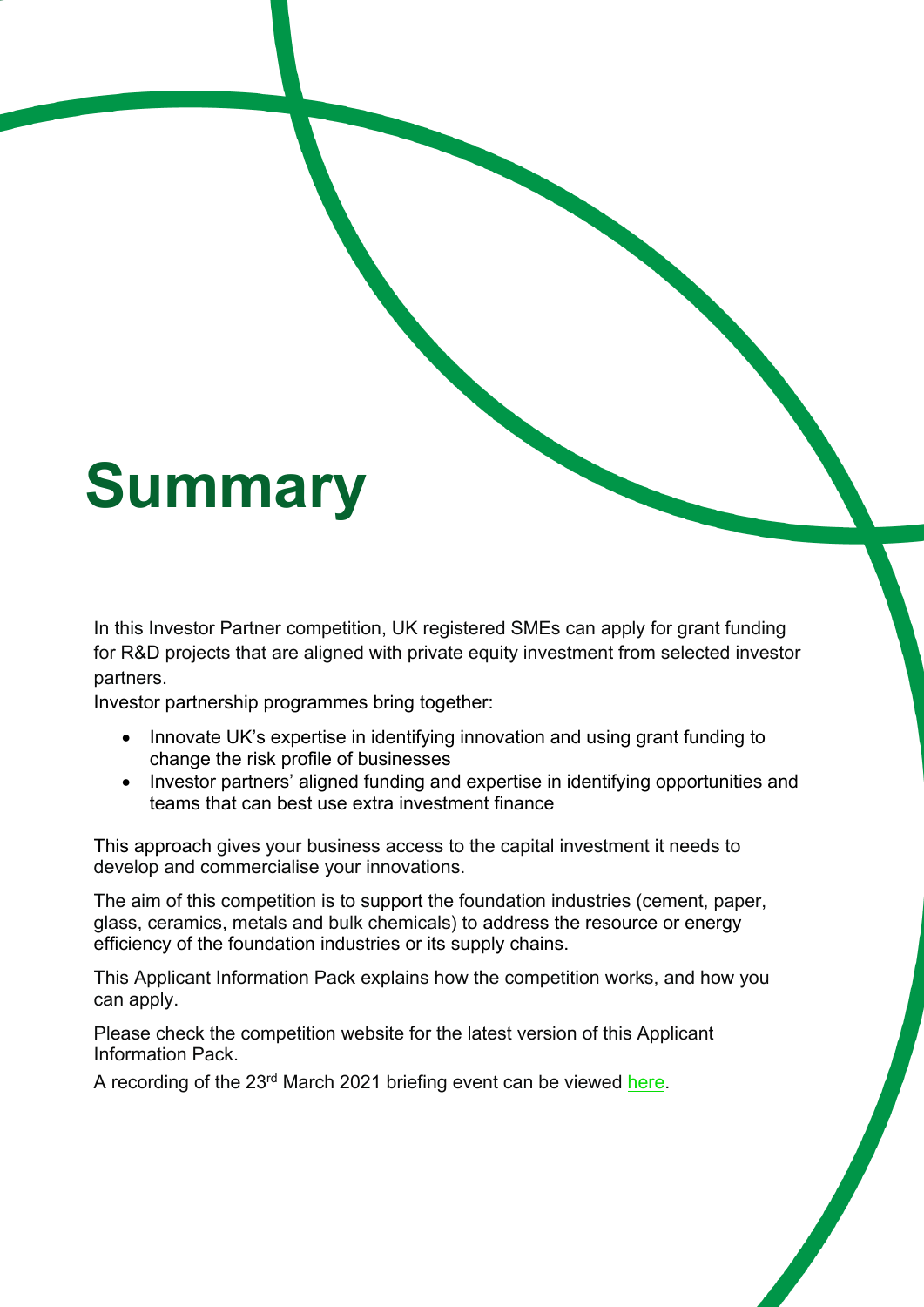

# **The Transforming Foundation Industries Investor Partnership Competition**

Innovate UK, as part of UK Research and Innovation, has selected investor partners who have demonstrated that they have the credibility, capability, capacity and appetite to invest in innovative, technology-led businesses in areas that align with our objectives in programme areas. The Investor Partners will work with Innovate UK to provide grant funding through an allocation and alongside their investment into innovative businesses.

The Investor Partners are:

- Clean Growth Investment Management LLP
- HG Ventures LLC
- Midven Ltd
- Speedinvest III EuVECA GmbH & Co KG
- Turquoise International Ltd

Competition funding of up to £7 million is available. This funding will be drawn down in regular rounds. The funding available for individual projects for this competition will depend on the funding commitments made in previous rounds.

In applying to this competition, you are entering into a competitive process. The competition closes at 11am UK time on the deadline stated.

#### **Dates**

| Launch event             | 23 March         |
|--------------------------|------------------|
| Open date                | 15 April 2021    |
| Close date (final round) | 10 November 2021 |

#### How to Apply

- 1.) Read this Information pack, and check that your project is in scope and meets the eligibility criteria.
- 2.) Decide which Investor Partners you would like to invite as equity investors in your company.
- 3.) Complete the Initial Application form and send to KTN for checking and forwarding to the identified investor partners.

#### Open

We value diversity of opinions, ideas, skills and perspectives.

#### Creative

We embrace ideas with curious minds and use our insight to uncover opportunity.

#### Collaborative

We are one team, working together across sectors, people and geographies to drive positive change.

#### Determined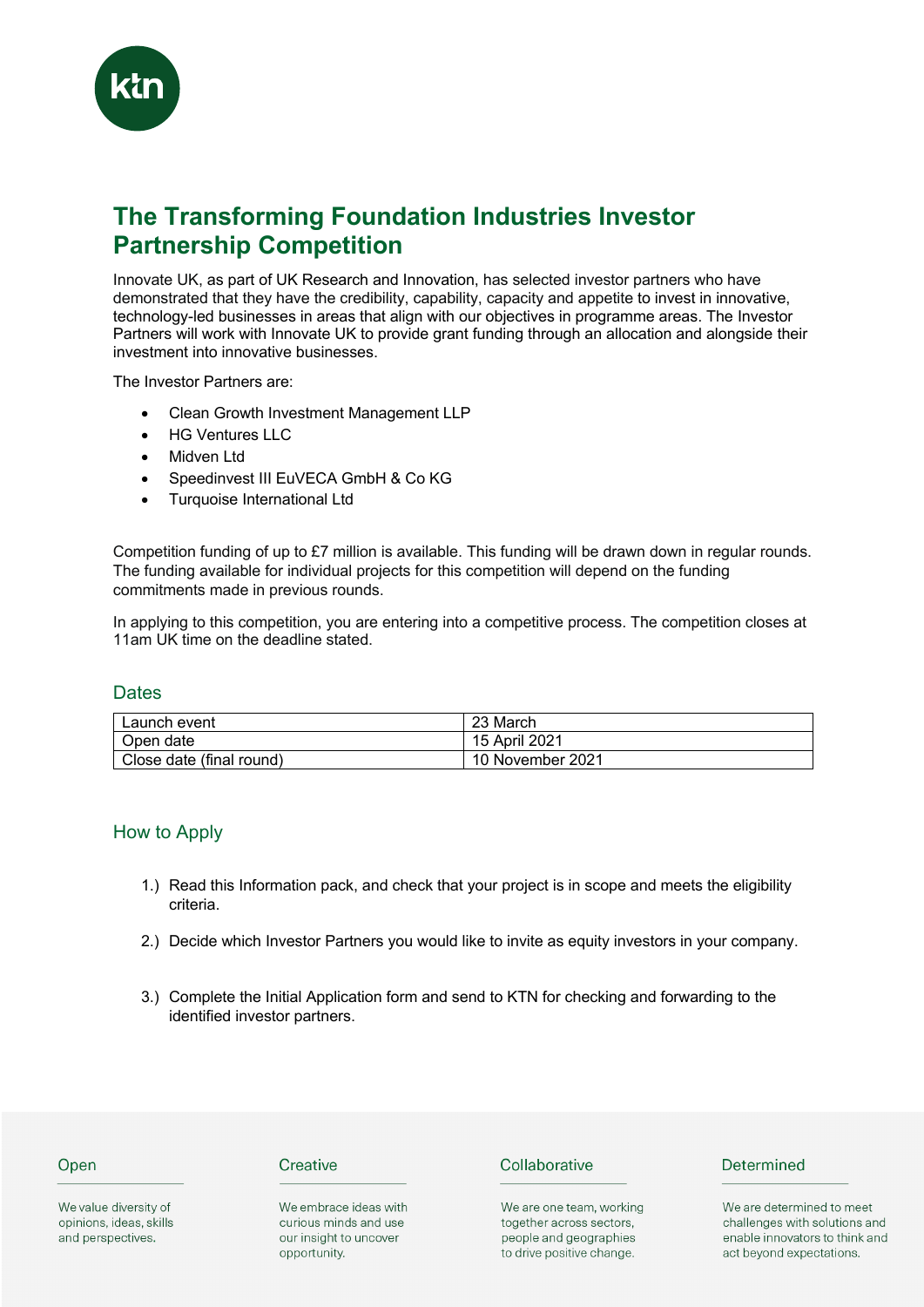

- 4.) If the Investor confirms they are interested, they will work with you to complete an Expression of Interest form. This is a short description of the proposed project and investment, which is sent to Innovate UK for a quick check on fit with the programme.
- 5.) Your Investor Partner will send you a link to the on-line competition application form. Refer to this Applicant information pack for the competition details. Make sure that you select the right Investor partner.
- 6.) If your R&D project application is assessed as fundable by the independent external assessors, and you have reached Heads of Terms with your Investor, you will be awarded the grant.

# Further Support from KTN

KTN is working alongside Innovate UK to promote and support this competition. Please contact KTN using the link on the Transforming Foundation Industry Investor Partnership (TFI IVP) competition home page. KTN can also critique your IFS R&D competition application, but do please contact us at least five days before your planned submission date.

#### Open

We value diversity of opinions, ideas, skills and perspectives.

#### Creative

We embrace ideas with curious minds and use our insight to uncover opportunity.

#### Collaborative

We are one team, working together across sectors, people and geographies to drive positive change.

#### Determined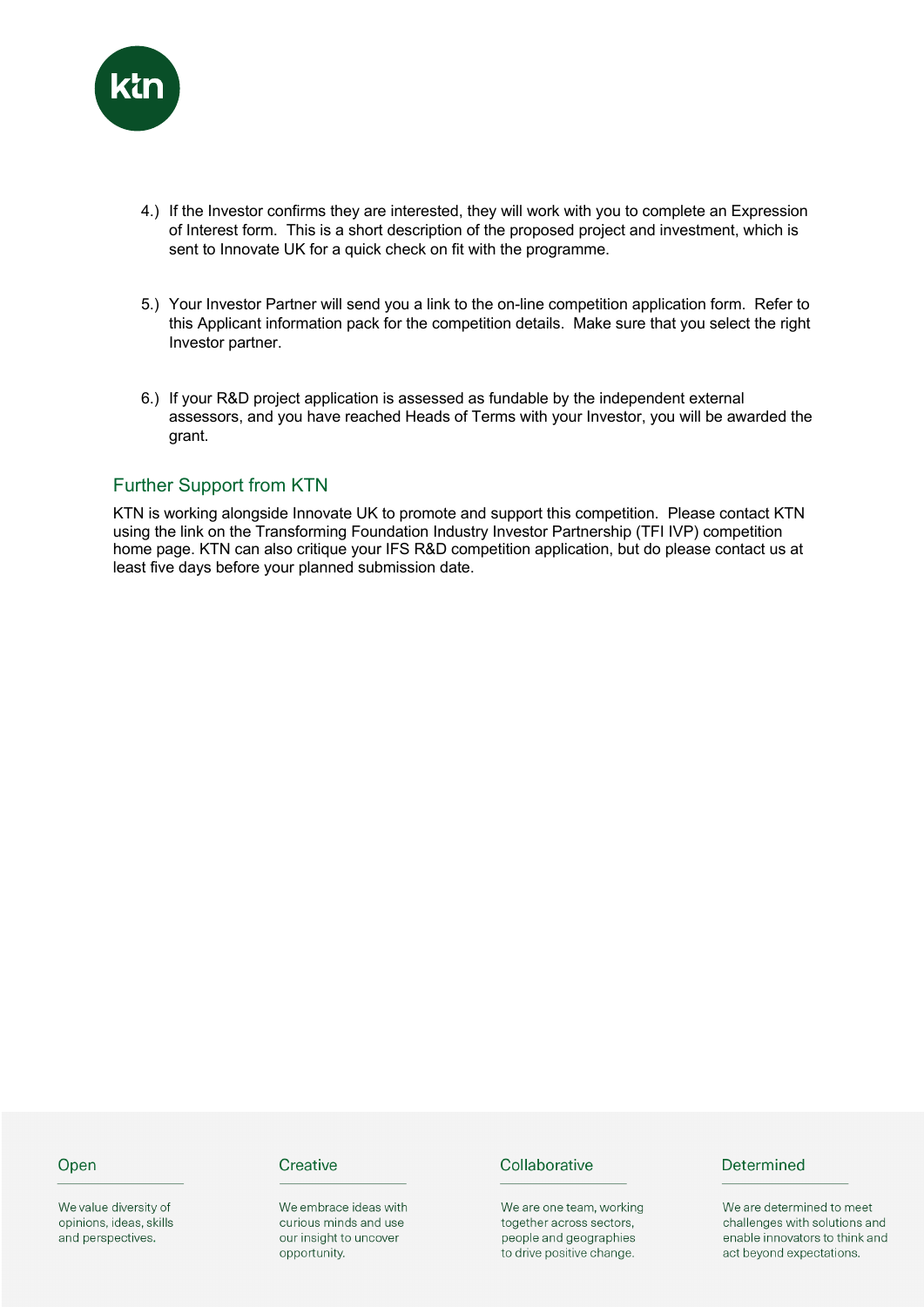

# **Scope**

Projects should address one or more of the "environmentally sustainable" objectives of the Transforming Foundation Industry Challenge. You can include:

- energy costs and optimisation such as heat or energy recovery and reuse
- process measurement, optimisation and digitisation, such as sensor technology or digital tools
- waste recycling, utilisation and symbiosis, such as reuse of waste or industrial symbiosis
- new product and service development, such as new materials, new materials-based products and services, or new business models

The aim of this competition is to support the foundation industries (cement, paper, glass, ceramics, metals and bulk chemicals) to address the resource or energy efficiency of the foundation industries or its supply chains.

You must help the UK's foundation industries remain globally competitive and become more environmentally sustainable.

Your project must focus on resource or energy efficiency in the foundation industries in one or more areas:

- establishing long-term viability of domestic supply chains
- new markets
- new business models
- new products and services
- new processes

We are looking to fund a portfolio of projects, across a variety of technologies, markets, technological maturities and research categories.

# Research categories:

As defined in the guidance on categories of research, we will fund the following projects:

- feasibility
- industrial research
- experimental development

# Projects we will not fund:

We are not funding projects which are:

- not invited by a specified Investor Partner
- not carried out by SMEs
- collaborative R&D projects
- not part of a company's growth plan

# Open

#### Creative

We embrace ideas with curious minds and use our insight to uncover opportunity.

#### Collaborative

We are one team, working together across sectors, people and geographies to drive positive change.

#### Determined

We are determined to meet challenges with solutions and enable innovators to think and act beyond expectations.

We value diversity of opinions, ideas, skills and perspectives.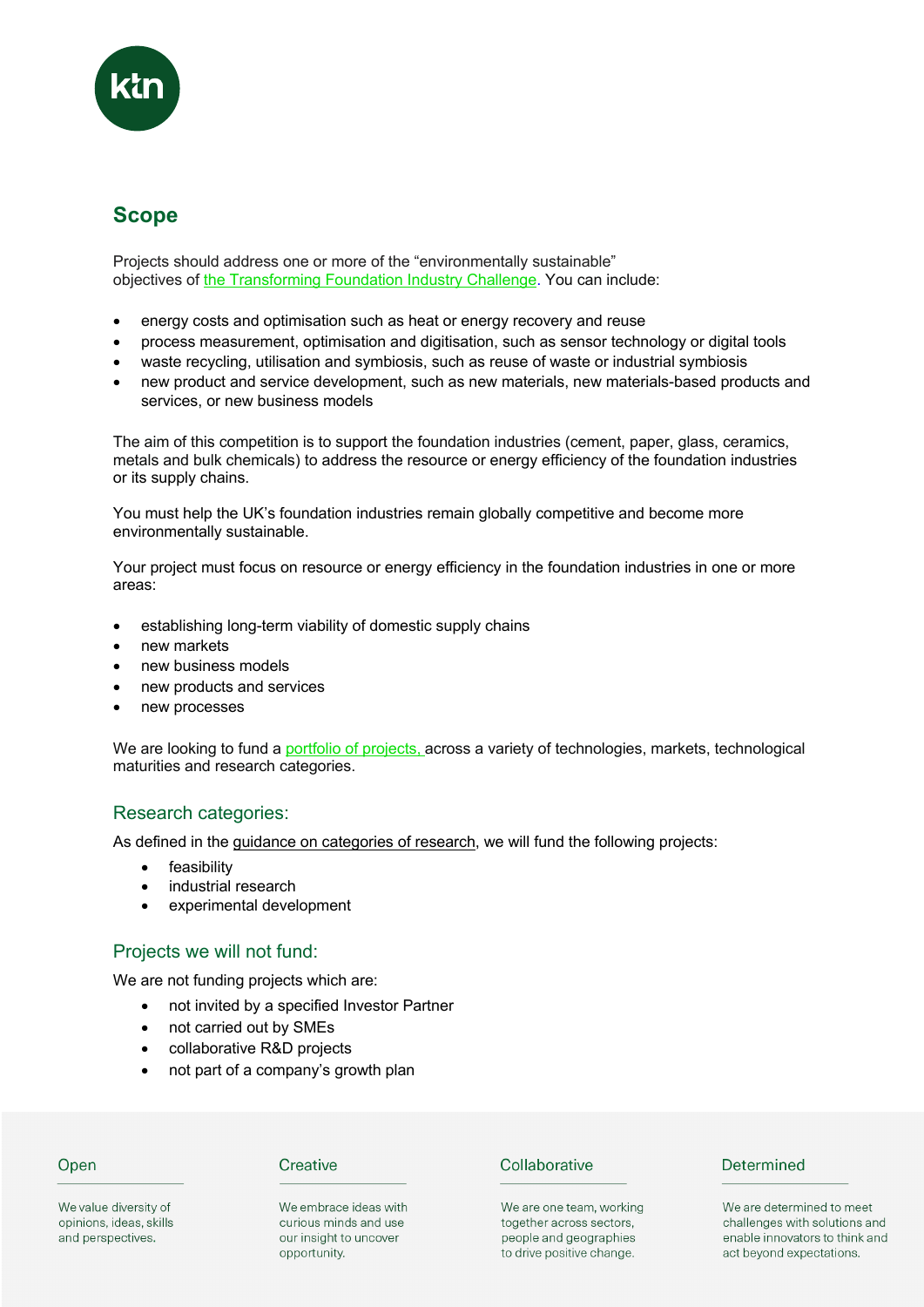

- unable to prove there is potential for return on investment and growth
- large capital infrastructure
- focused on fuel switching or greenhouse gas capture technology
- not focused on the foundation industries or their immediate supply chains
- offering subsidies dependent on export performance for example giving a subsidy to a baker on the condition that they export a certain quantity of bread to another country
- offering subsidies contingent on the use of domestic content for example if they insisted that a baker use 50% UK flour in their product

# Open

We value diversity of opinions, ideas, skills and perspectives.

# Creative

We embrace ideas with curious minds and use our insight to uncover opportunity.

#### Collaborative

We are one team, working together across sectors, people and geographies to drive positive change.

# Determined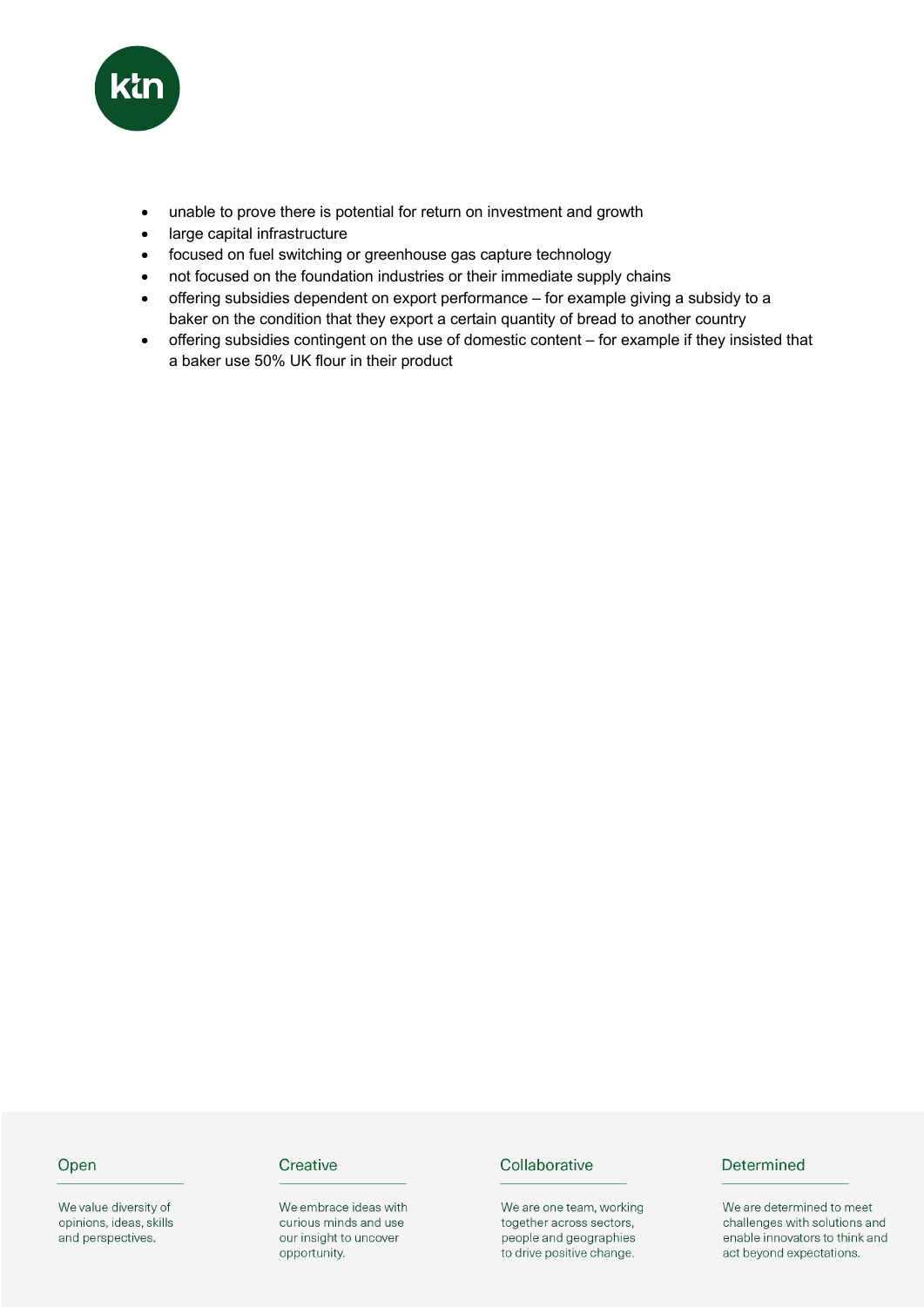

# **Eligibility**

This is an invitation-only programme. You must be invited by an appointed TFI IVP Investor Partner to take part. **Applications that have not been invited by an Investor Partner will not be assessed.**

To be successful, your project must be independently assessed by Innovate UK as fundable and receive investment from the investor partner.

Your project must:

- have total eligible costs between £50,000 and £2 million
- end by 31 March 2024
- last between 12 and 24 months.

If your project's total eligible costs or duration falls outside of our eligibility criteria, your investor partner must confirm justification by email to support@innovateuk.ukri.org at least 10 working days before the competition closes. We will decide whether to approve your request.

This competition is open to single applicants only. To apply your organisation must:

- be a registered as a UK micro, small or medium sized business (SME) by the time the award is contracted
- carry out its project work in the UK
- intend to exploit the results from or in the UK
- be invited to apply by the selected investor partner
- have discussed and agreed your proposal with your investor partner before submitting

For more information on company sizes, please refer to the company accounts guidance. This is a change from the EU definition unless you are applying under State aid, (see "Subsidy control").

#### Subcontractors:

Subcontractors are allowed in this competition.

Subcontractors can be from anywhere in the UK and you must select them through your usual procurement process.

You can use subcontractors from overseas but must make the case in question 5 for why you could not use suppliers from the UK.

You must also provide a detailed rationale, evidence of the potential UK contractors you approached and the reasons why they were unable to work with you.

#### Open

We value diversity of opinions, ideas, skills and perspectives.

#### Creative

We embrace ideas with curious minds and use our insight to uncover opportunity.

#### Collaborative

We are one team, working together across sectors, people and geographies to drive positive change.

#### Determined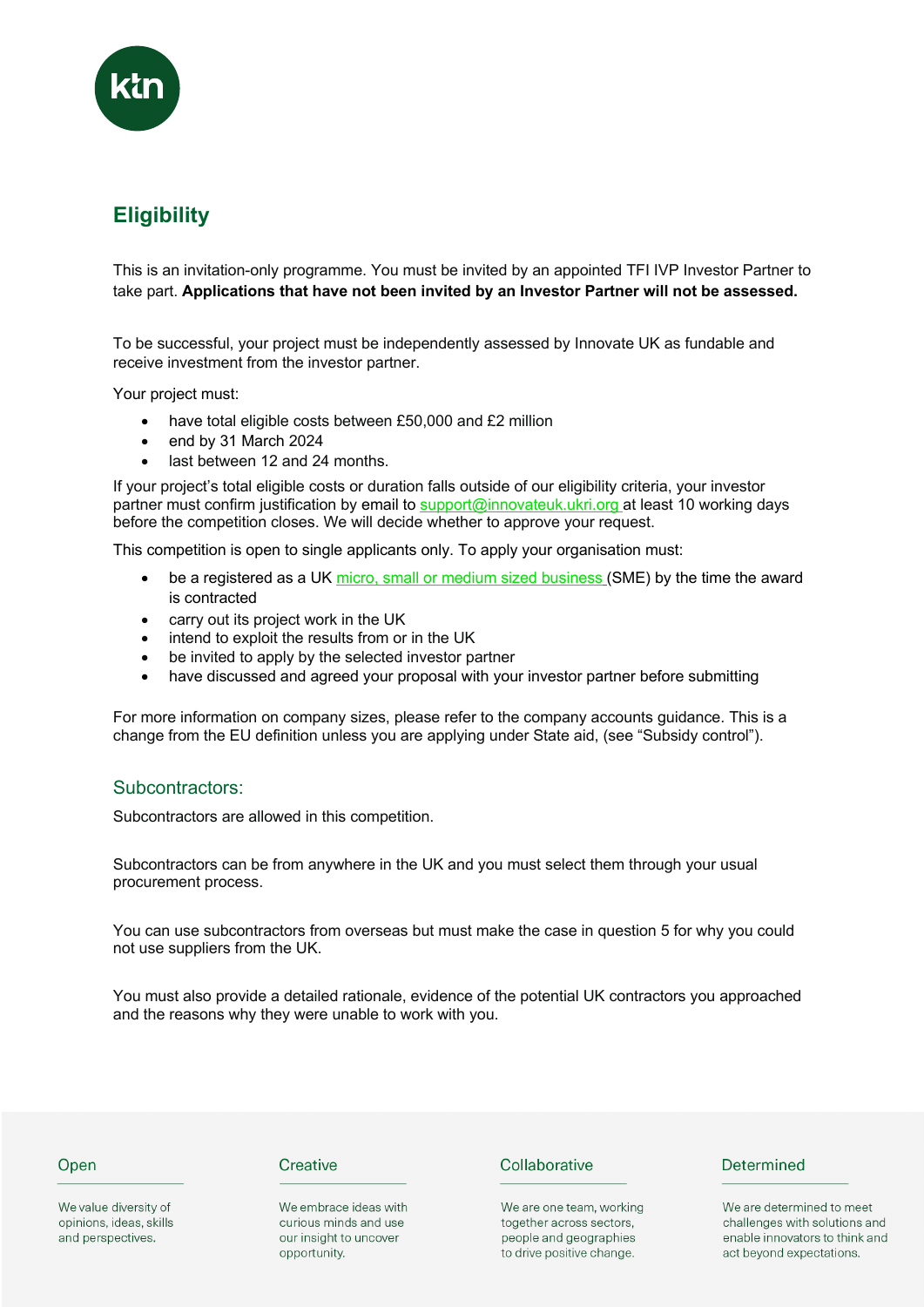

We expect all subcontractor costs to be justified and appropriate to the total eligible project costs. We will not accept a cheaper cost as a sufficient reason to use an overseas subcontractor.

# Number of applications:

You can only be invited to submit one application into this round of the competition by your investor partner.

# Previous applications:

You can use a previously submitted application to apply for this competition.

We will not award you funding if you have:

- failed to exploit a previously funded project
- an overdue independent accountants report
- failed to comply with grant terms and conditions

# Open

We value diversity of opinions, ideas, skills and perspectives.

#### Creative

We embrace ideas with curious minds and use our insight to uncover opportunity.

#### Collaborative

We are one team, working together across sectors, people and geographies to drive positive change.

# Determined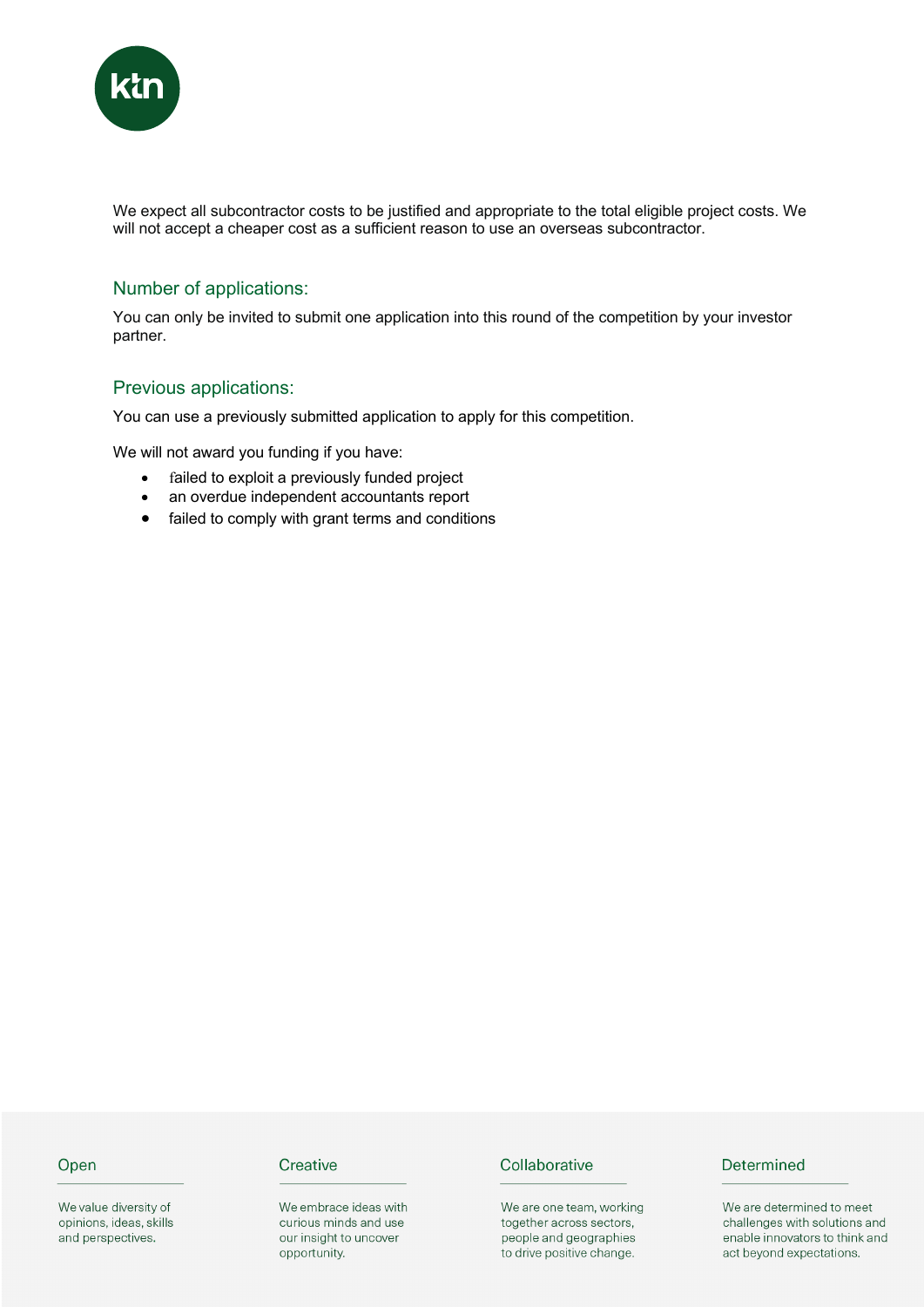

# **Funding**

Each investor partner has received an allocation of funding from Innovate UK to support innovation projects in this competition. Innovate UK will decide which projects are eligible and in scope to receive grant funding.

The investor partner will inform you how much funding remains available after existing commitments.

If you are successful you will receive:

- grant funding to cover a proportion of eligible costs of your project
- investment in your business with the investor partner acting as the sole or lead investor

Your investor partner will make an investment that is the same or greater than the grant funding that you receive.

Your business must have sufficient capital resources, including through investment from the investor partner and the grant funding, to enable you to meet all your projects eligible costs.

All recipients must act commercially, and your funding request must not exceed the limits specified below.

You must confirm with your investor partner the maximum percentage of funding that is available. If your application exceeds the maximum grant level, then it will be rejected. In all cases the investment from investor partners must always be at least equal to the grant funding.

# Feasibility studies & industrial research projects:

Innovate UK will fund up to 70% of eligible project costs for feasibility studies and industrial research projects for micro or small organisations and up to 60% for medium sized organisations.

#### Experimental development projects:

Innovate UK will fund up to 45% of eligible project costs for experimental development projects for micro or small organisations and up to 35% for medium sized organisations.

# Funding example:

For a project with eligible costs of £1m that is able to claim aid at 70% intensity, Innovate UK would contribute £700k to the project. The Investor partner would contribute a minimum of an additional £700k. The company would therefore receive a total of £1.4m, enabling it to both complete the project and develop the wider business.

#### Open

We value diversity of opinions, ideas, skills and perspectives.

#### Creative

We embrace ideas with curious minds and use our insight to uncover opportunity.

#### Collaborative

We are one team, working together across sectors, people and geographies to drive positive change.

#### Determined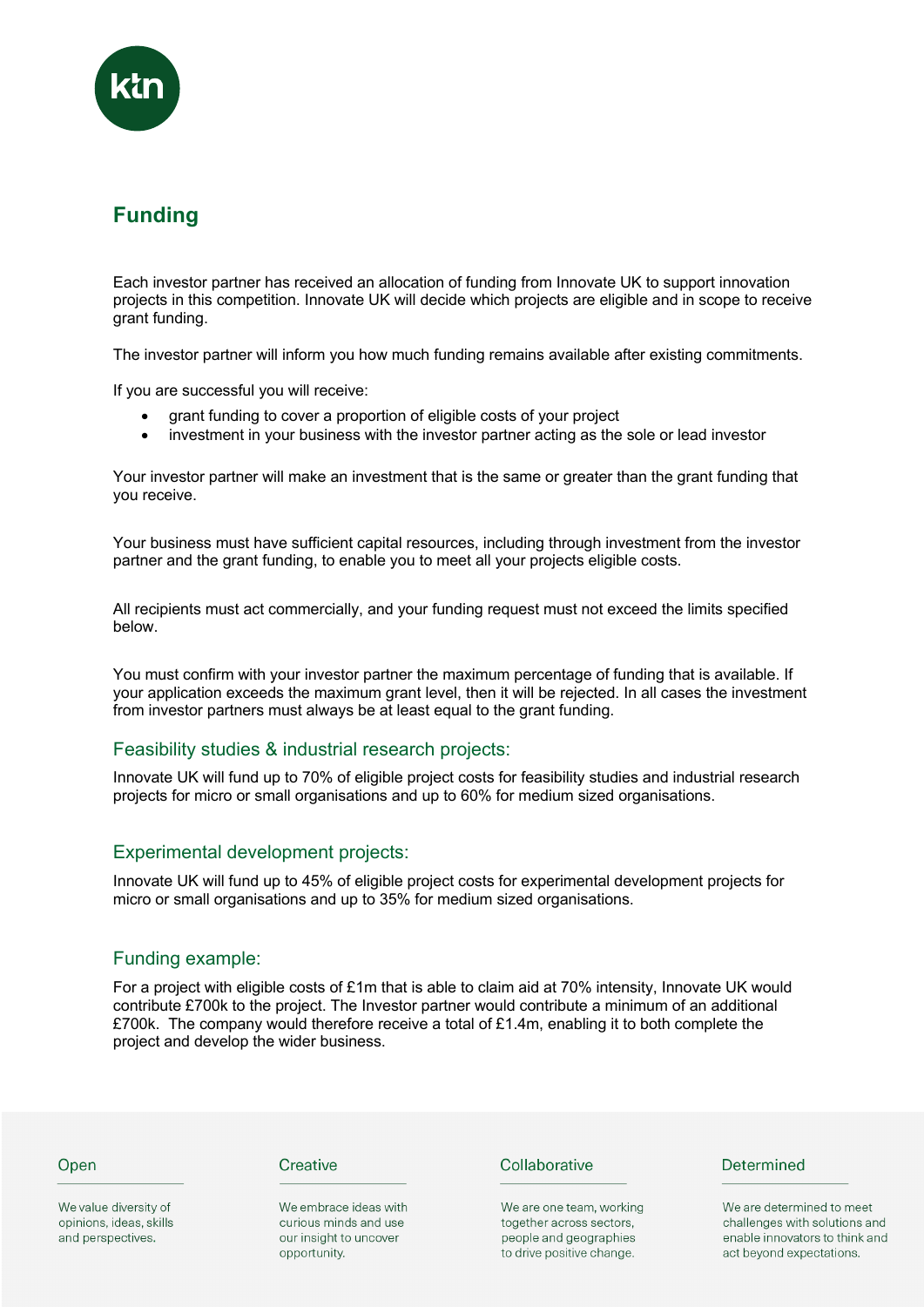

# Subsidy control (& state aid where applicable):

This competition provides funding in line with the UK's obligations and commitments to Subsidy Control. Further information about the UK Subsidy Control requirements can be found within the EU-UK Trade and Cooperation agreement and the subsequent guidance from the department of Business, Energy and Industrial Strategy (BEIS).

Innovate UK is unable to award organisations that are considered to be in financial difficulty. We will conduct financial viability and eligibility tests to confirm this is not the case following the application stage.

# European Commission State Aid:

You must apply under European Commission State aid rules if you are an applicant who is conducting activities that will affect trade of goods and electricity between Northern Ireland and the EU as envisaged by Article 10 of the Protocol on Ireland/Northern Ireland in the EU Withdrawal Agreement.

In certain limited circumstances, the European Commission State aid rules may also apply if you are an organisation located in England, Wales, or Scotland and conduct activities that affect the trade of goods and electricity between Northern Ireland and the EU. For further information, please see section 7 of the BEIS technical guidance.

For further information see our general guidance on state aid and BEIS guidance on the Northern Ireland Protocol.

For applicants subject to the European Commission State aid rules, applicants will be required to prove that they were not an "Undertaking in Difficulty" on the date of 31 December 2019 but became a UID between 1 January 2020 and 30 June 2021. We will ask for evidence of this.

# Further Information

If you are unsure about your obligations under the UK Subsidy Control regime or the State aid rules, please take independent legal advice.

You must make sure at all times that the funding awarded to you is compliant with all current Subsidy Control legislation applicable in the United Kingdom. This aims to regulate any advantage granted by a public sector body which threatens to or actually distorts competition in the United Kingdom or any other country or countries.

If there are any changes to the above requirements that mean we need to change the terms of this competition, we will tell you as soon as possible.

#### Open

We value diversity of opinions, ideas, skills and perspectives.

#### Creative

We embrace ideas with curious minds and use our insight to uncover opportunity.

#### Collaborative

We are one team, working together across sectors, people and geographies to drive positive change.

#### Determined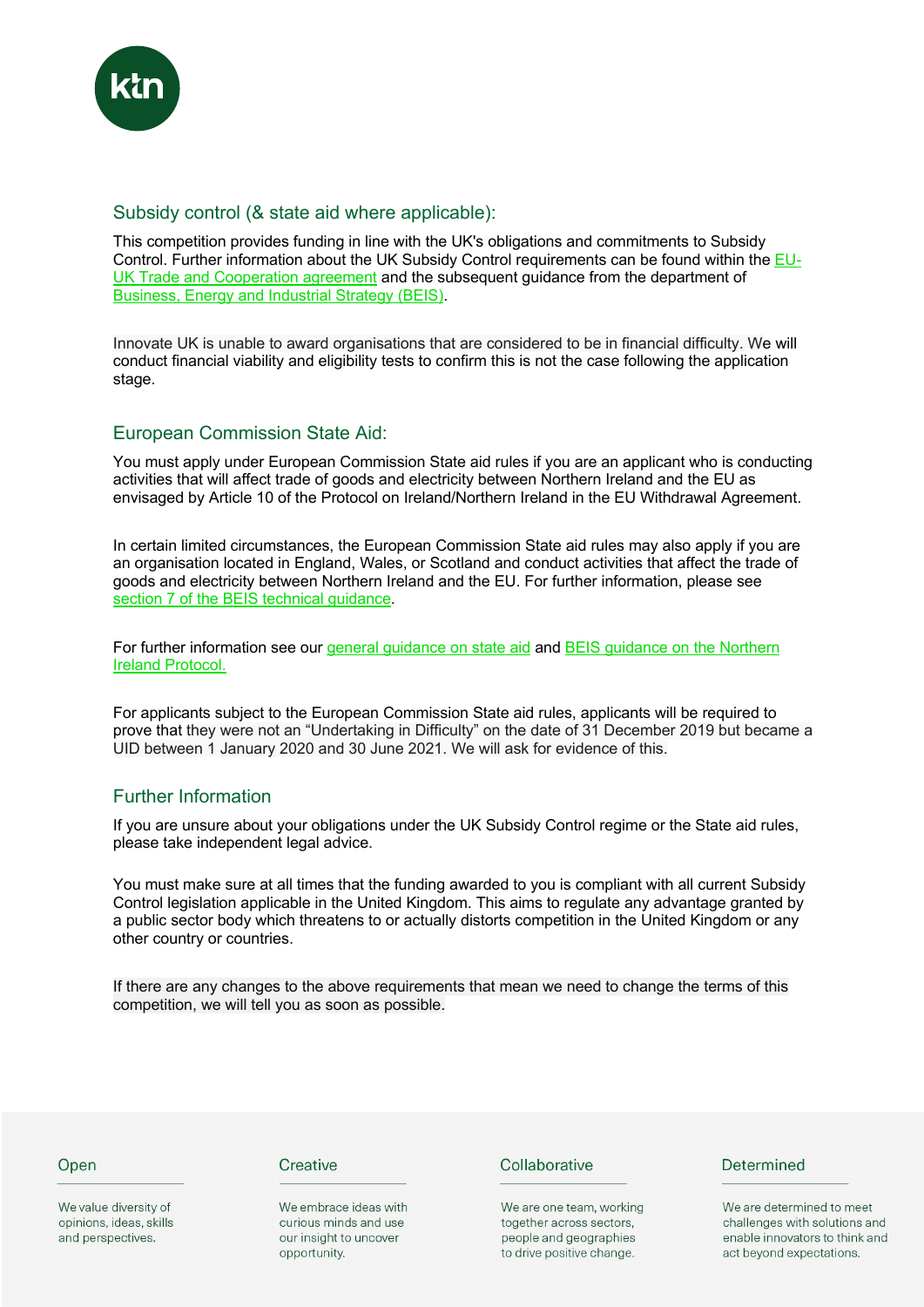

# **The Initial Contact Form**

This is a short "pitch" to be shared with the Investor Partners.

We recommend attending the April 16<sup>th</sup> "Making a Compelling Investment Pitch" event, which gives hints and tips on how to make an effective pitch. A recording of this event will be made available on the KTN website.

Your Initial Contact Form should focus on a description of:

- the investment opportunity you are offering
- the R&D project that you wish to undertake.

This form has no set format, but must be no longer than one page.

#### Open

We value diversity of opinions, ideas, skills and perspectives.

# Creative

We embrace ideas with curious minds and use our insight to uncover opportunity.

#### Collaborative

We are one team, working together across sectors, people and geographies to drive positive change.

# Determined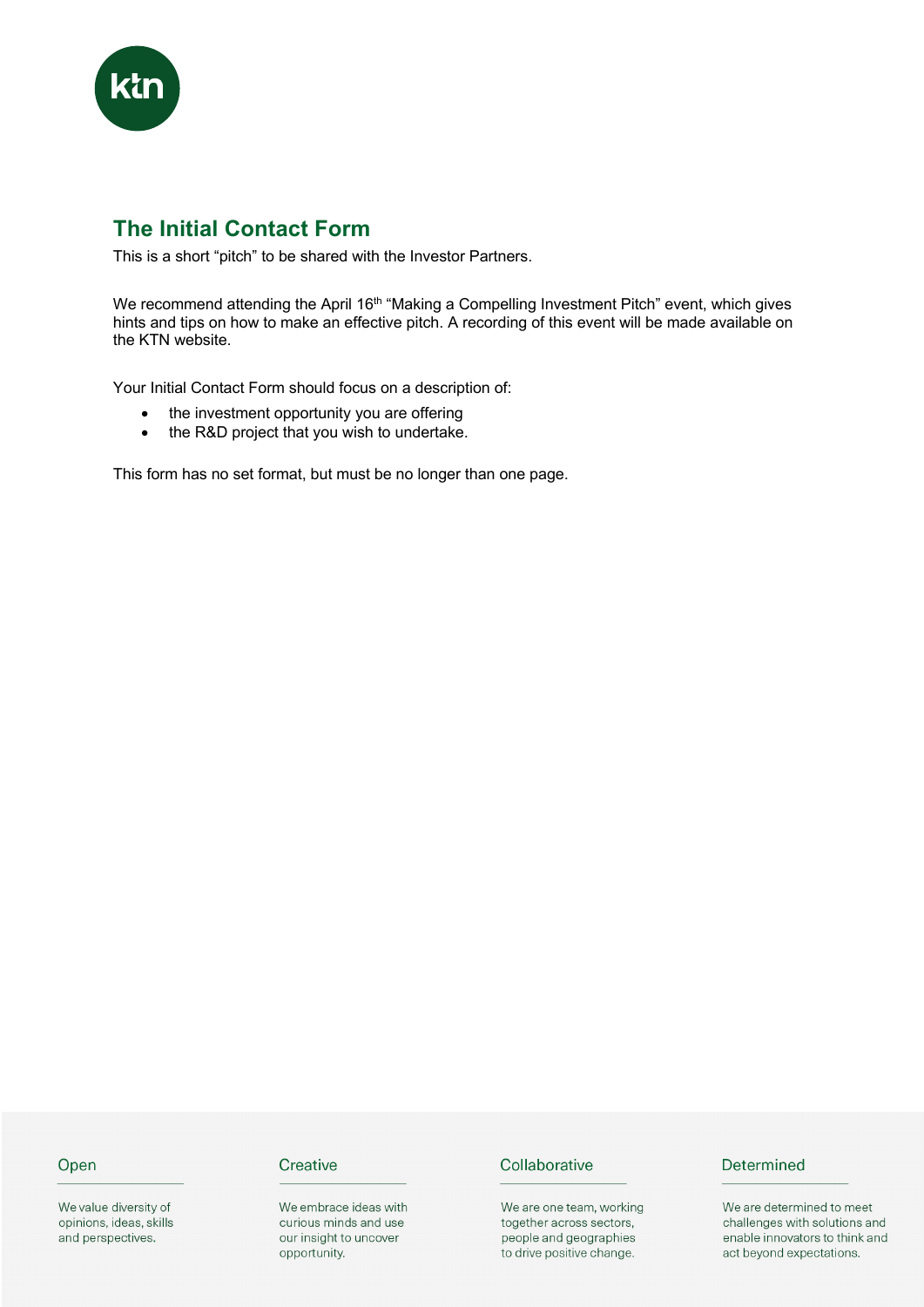

# **Completing the Online Competition form**

# 1.Project Details

This section provides background for the assessors and is not scored.

# Application team:

You can invite members of your own organisation as contributors to help complete your application. Other organisations should not be invited.

# Application details:

The lead applicant must complete this section. Give your project's title, start date and duration.

# Research Category

Select the type of research you will undertake.

# Equality, diversity & inclusion

We collect and report on equality, diversity and inclusion (EDI) data to address under-representation in business innovation and ensure equality, diversity and inclusion across all our activities.

You must complete this EDI survey and select yes in the application question when completed. The survey will ask you questions on your gender, age, ethnicity and disability status. You will always have the option to 'prefer not to say' if you do not feel comfortable sharing this information.

# Project summary:

Describe your project briefly and be clear about what makes it innovative. We use this section to assign experts to assess your application.

Your answer can be up to 400 words long.

# Public description:

Describe your project in detail and in a way that you are happy to see published. Do not include any commercially sensitive information. If we award your project funding, we will publish this description. This could happen before you start your project.

Your answer can be up to 400 words long.

# Open

We value diversity of opinions, ideas, skills and perspectives.

#### Creative

We embrace ideas with curious minds and use our insight to uncover opportunity.

#### Collaborative

We are one team, working together across sectors, people and geographies to drive positive change.

#### Determined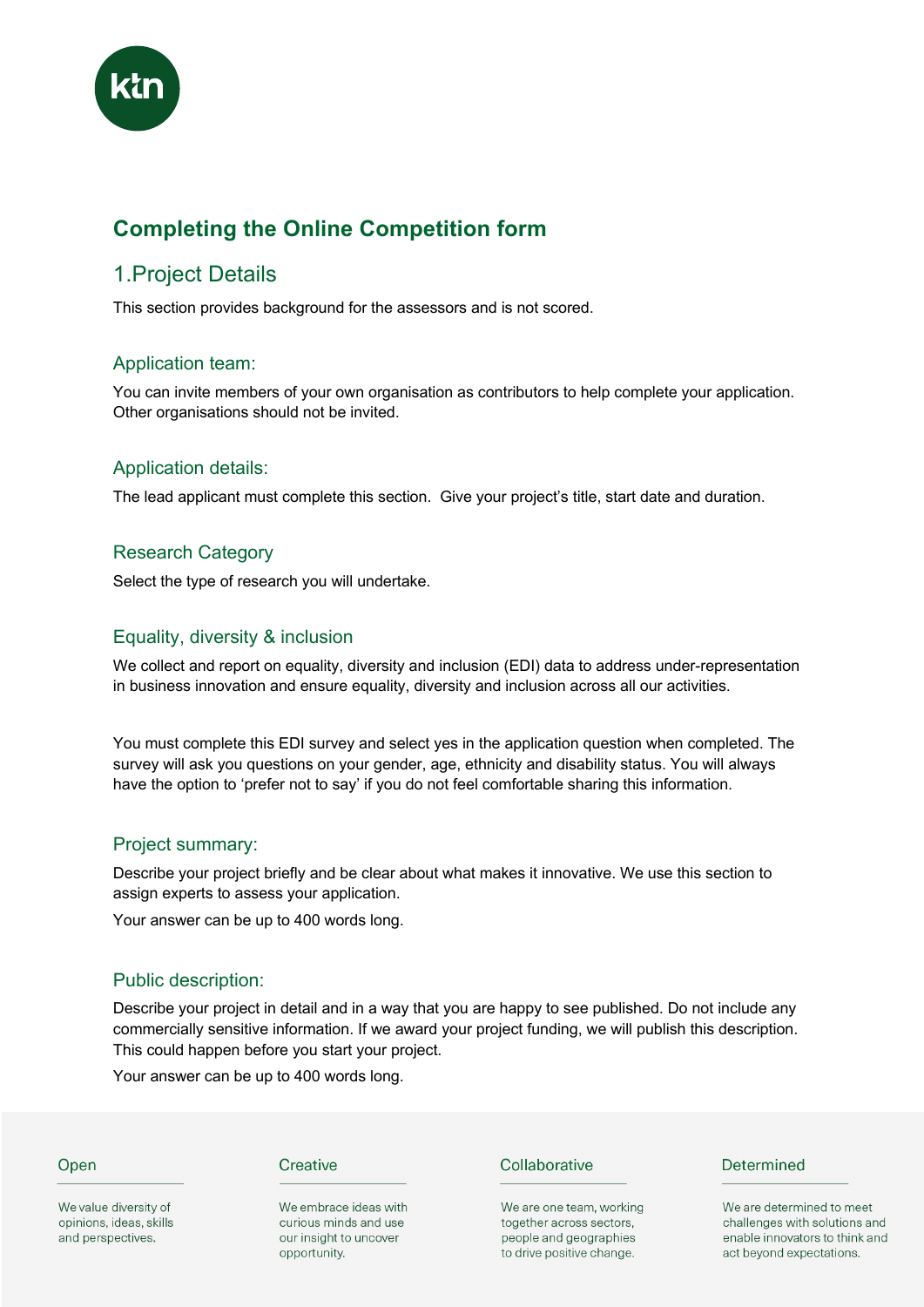

# Scope:

Describe how your project fits the scope of the competition. If your project is not in scope it will be immediately rejected and will not be sent for assessment. We will give you feedback on why.

Your answer can be up to 400 words long.

# 2. Application questions

The assessors will score your answers for questions 3-12. Question 1 and 2 are for information only. You will receive feedback from them for each scored question.

Your answer to each question can be up to 400 words long. Do not include any website addresses (URLs) in your answers.

# Question 1: Project partners location (not scored)

Where are the organisations within your project team registered?

Please name the organisation along with its full registered address.

# Question 2: Programme and investor partner (not scored)

Which investor invited you? Select from the options below.

- Clean Growth Investment Management LLP
- **HG Ventures LLC**
- Midven Ltd
- Speedinvest III EuVECA GmbH & Co KG
- Turquoise International Ltd

# Question 3: Need or challenge

What is the business need, technological challenge or market opportunity behind your innovation?

Describe or explain:

- the main motivation for the project
- the business need, technological challenge or market opportunity

#### Open

We value diversity of

opinions, ideas, skills

and perspectives.

#### Creative

We embrace ideas with curious minds and use our insight to uncover opportunity.

# Collaborative

We are one team, working together across sectors, people and geographies to drive positive change.

# Determined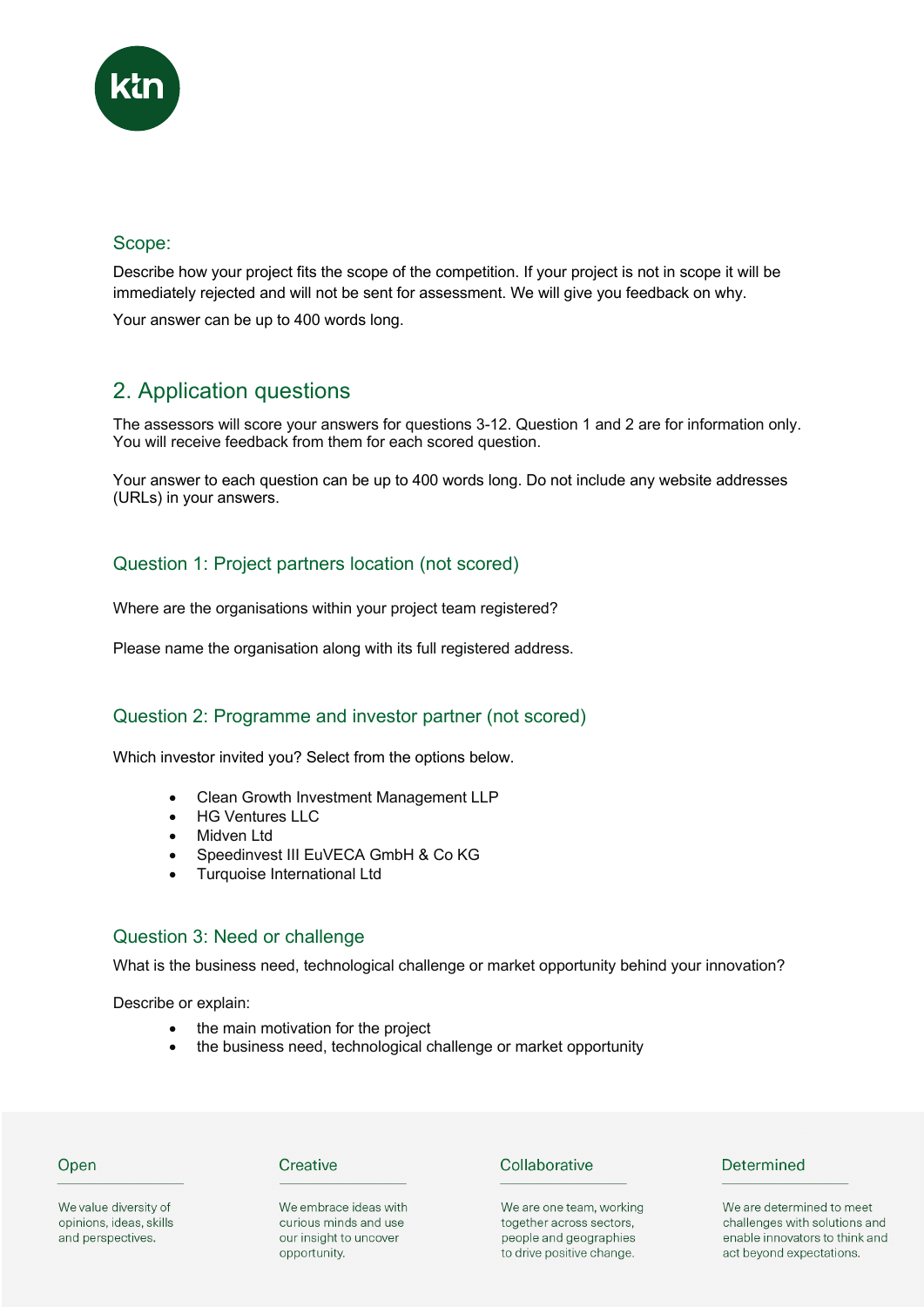

- the nearest current state-of-the-art, including those near market or in development, and its limitations
- any work you have already done to respond to this need, for example if the project focuses on developing an existing capability or building a new one
- the wider economic, social, environmental, cultural or political challenges which are influential in creating the opportunity, such as incoming regulations, using our **Horizons** tool if appropriate

# Question 4: Approach and Innovation

What approach will you take and where will the focus of the innovation be?

Describe or explain:

- how you will respond to the need, challenge or opportunity identified
- how you will improve on the nearest current state-of-the-art identified
- whether the innovation will focus on the application of existing technologies in new areas, the development of new technologies for existing areas or a totally disruptive approach
- the freedom you have to operate
- how this project fits with your current product, service lines or offerings
- how it will make you more competitive
- the nature of the outputs you expect from the project (for example report, demonstrator, know-how, new process, product or service design) and how these will help you to target the need, challenge or opportunity identified

You can submit one appendix. It can include diagrams and charts. It must be a PDF and can be up to 2 A4 pages long and no larger than 10MB in size. The font must be legible at 100% zoom.

# Question 5: Team and resources

Who is in the project team and what are their roles?

Describe or explain:

- the roles, skills and experience of all members of the project team that are relevant to the approach you will be taking
- the resources, equipment and facilities needed for the project and how you will access them, particularly in the light of any continuing COVID-19 restrictions
- the details of any sub-contractors, who you will need to work with to successfully carry out the project
- any roles you will need to recruit for taking into account the impact of COVID-19 restrictions on the team structure

#### Open

We value diversity of

opinions, ideas, skills

and perspectives.

Creative

We embrace ideas with curious minds and use our insight to uncover opportunity.

#### Collaborative

We are one team, working together across sectors, people and geographies to drive positive change.

#### Determined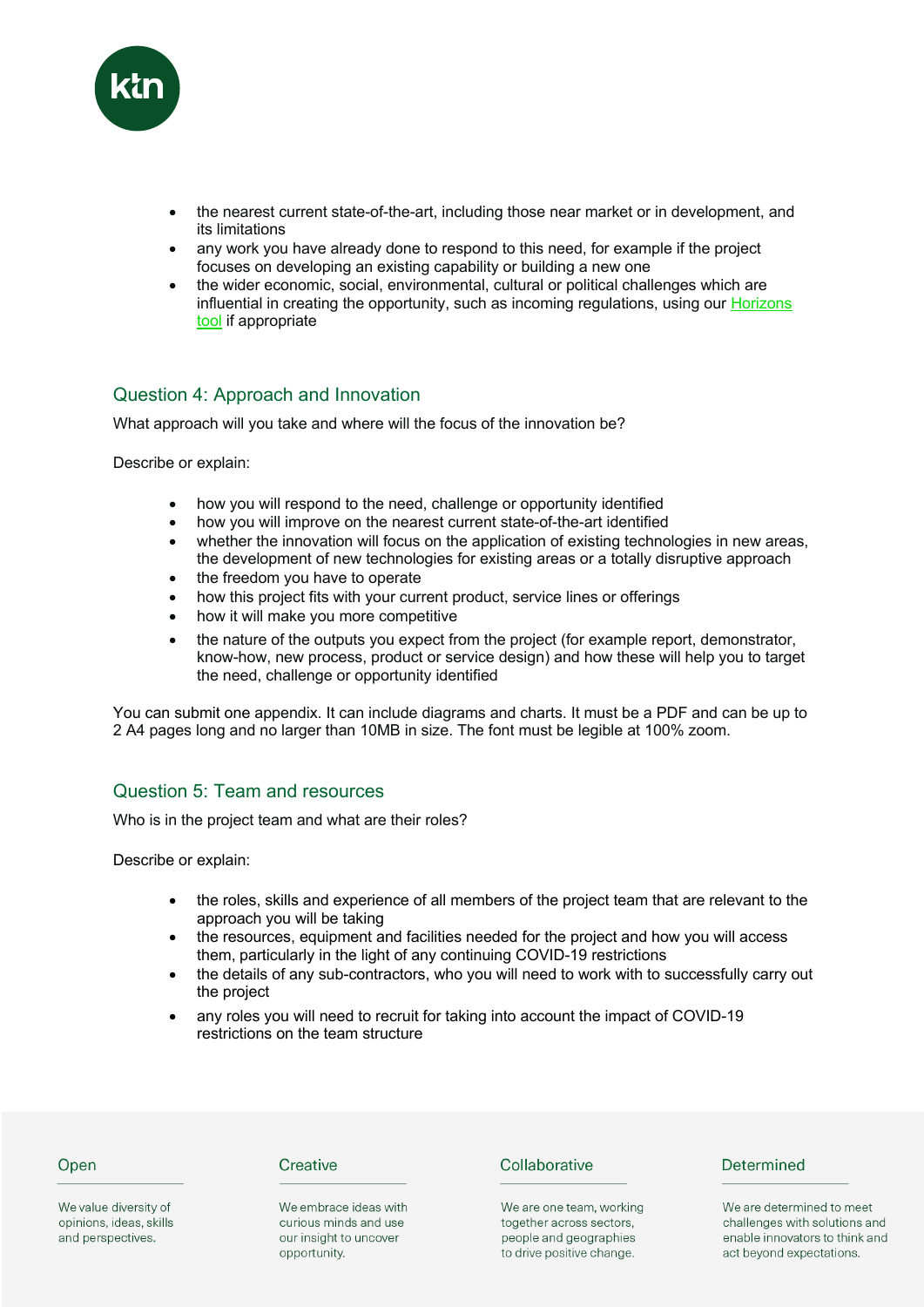

You can submit one appendix. This can include a short summary of the main people working on the project to support your answer. It must be a PDF and can be up to 4 A4 pages long and no larger than 10MB in size. The font must be legible at 100% zoom.

#### Question 6: Market awareness

What does the market you are targeting look like?

Describe or explain:

- the markets (domestic, international or both) you will be targeting in the project, and any other potential markets
- the size of the target markets for the project outcomes, backed up by references where available
- the structure and dynamics of the target markets, including customer segmentation, together with predicted growth rates within clear timeframes
- the target markets' main supply or value chains and business models, and any barriers to entry that exist
- the current UK position in targeting these markets
- the size and main features of any other markets not already listed

If your project is highly innovative, where the market may be unexplored, describe or explain:

- what the market's size might to be
- how your project will try to explore the market's potential

# Question 7: outcomes and route to market

How are you going to grow your business and increase your productivity into the long term as a result of the project?

Describe or explain:

- your current position in the markets and supply or value chains outlined, and whether you will be extending or establishing your market position
- your target customers or end users, and the value to them, for example why they would use or buy your product
- your route to market, particularly if COVID-19 has changed market dynamics
- how you are going to profit from the innovation, including increased revenues or cost reduction
- how the innovation will affect your productivity and growth, in both the short and the long term
- how you will protect and exploit the outputs of the project, for example through know-how, patenting, designs or changes to your business model

# Open

Creative

We embrace ideas with curious minds and use our insight to uncover opportunity.

#### Collaborative

We are one team, working together across sectors, people and geographies to drive positive change.

#### Determined

We are determined to meet challenges with solutions and enable innovators to think and act beyond expectations.

We value diversity of opinions, ideas, skills and perspectives.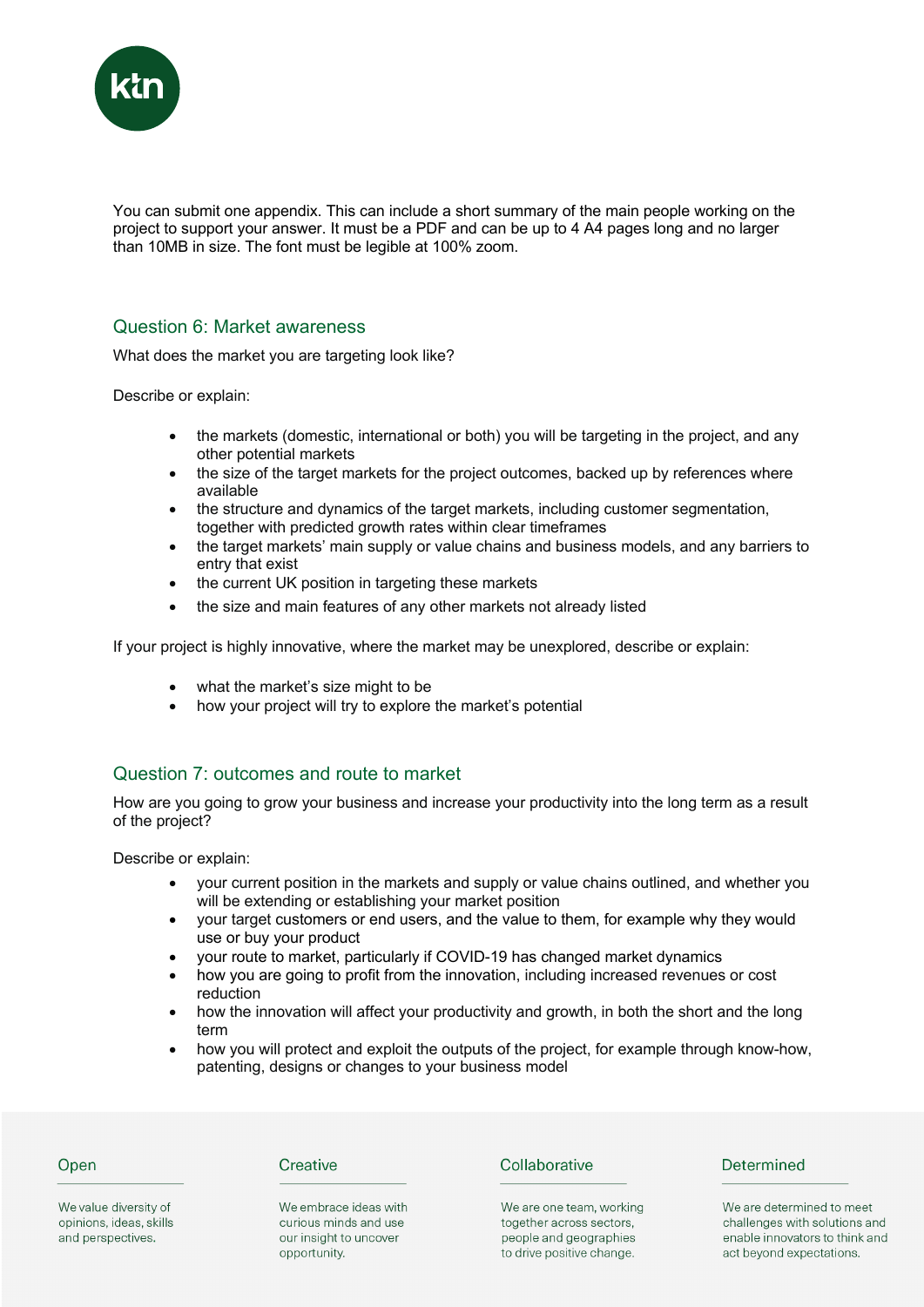

• your strategy for targeting the other markets you have identified during or after the project If there is any research organisation activity in the project, describe:

- your plans to spread the project's research outputs over a reasonable timescale
- how you expect to use the results generated from the project in further research activities

# Question 8: Wider impacts

What impact might this project have outside your organisation?

Describe, and where possible, measure the economic benefits from the project such as productivity increases and import substitution, to:

- external parties
- customers
- others in the supply chain
- broader industry
- the UK economy

Describe, and where possible, measure:

- any expected impact on government priorities
- any expected environmental impacts, either positive or negative
- any expected regional impacts of the project

Describe any expected social impacts, either positive or negative on, for example:

- quality of life
- social inclusion or exclusion
- jobs, such as safeguarding, creating, changing or displacing them
- education
- public empowerment
- health and safety
- **regulations**
- diversity

# Question 1: Project management

How will you manage the project effectively?

Describe or explain:

the main work packages of the project, indicating the total cost of each one

#### Open

We value diversity of opinions, ideas, skills and perspectives.

#### Creative

We embrace ideas with curious minds and use our insight to uncover opportunity.

#### Collaborative

We are one team, working together across sectors, people and geographies to drive positive change.

# Determined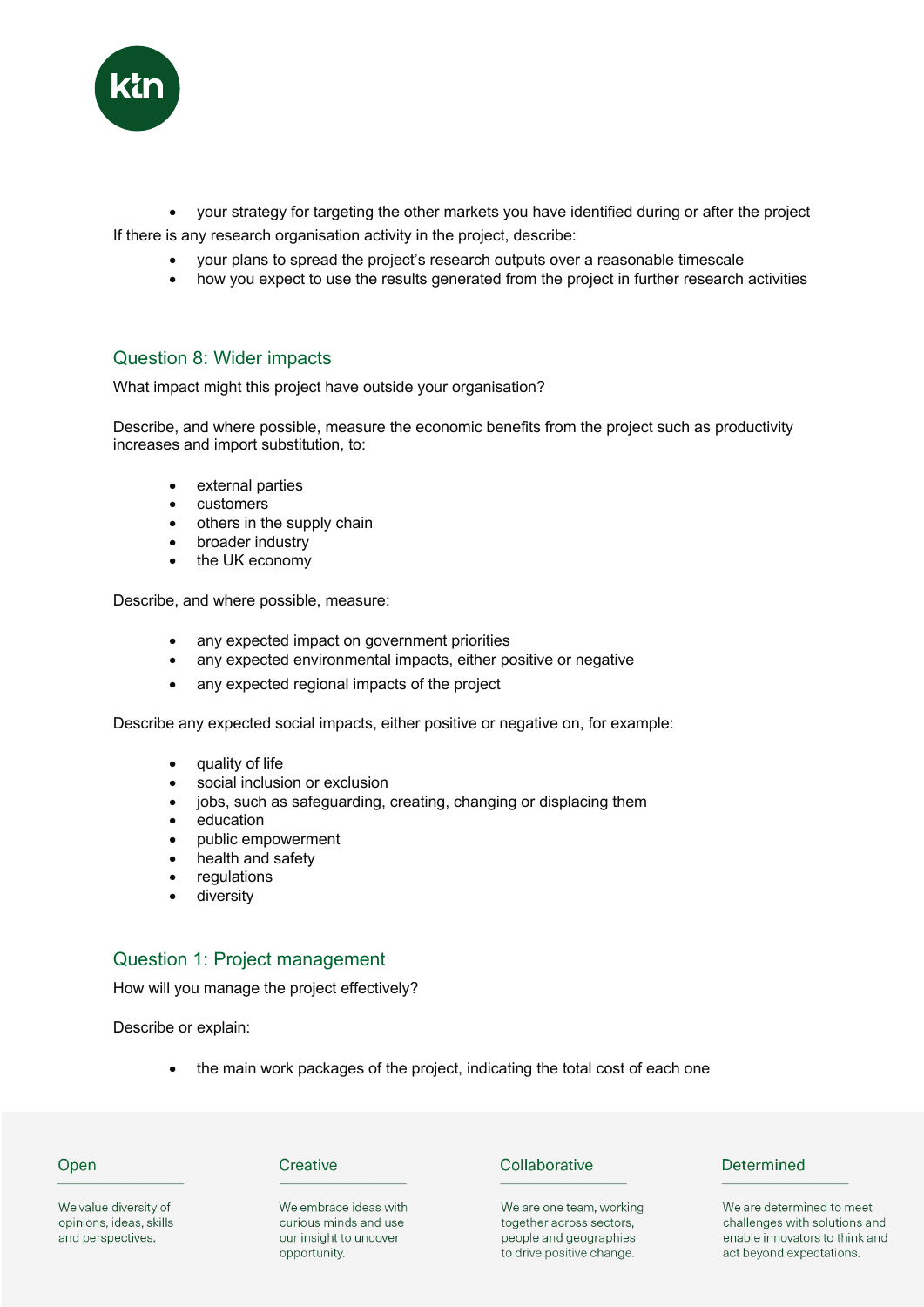

- your approach to project management, identifying any major tools and mechanisms you will use to get a successful and innovative project outcome
- the management reporting lines
- your project plan in enough detail to identify any links or dependencies between work packages or milestones, taking into account the possible impact of further COVID-19 restrictions

You must submit a project plan or Gantt chart as an appendix to support your answer. It must be a PDF and can be up to 2 A4 pages long and no larger than 10MB in size. The font must be legible at 100% zoom.

# Question 10: Risks

What are the main risks for this project?

Describe or explain:

- the main risks and uncertainties of the project, including the technical, commercial, managerial and environmental risks
- how you will mitigate these risks
- any project inputs that are critical to completion, such as resources, expertise, data sets
- any output likely to be subject to regulatory requirements, certification, ethical issues and so on, and how you will manage this

You must submit a risk register as an appendix to support your answer. It must be a PDF and can be up to 2 A4 pages long and no larger than 10MB in size. The font must be legible at 100% zoom.

# Question 11: Added value

What impact would an injection of public funding and private investment have on the businesses involved?

Describe or explain:

- whether this project could go ahead in any form without public funding and private investment and if so, the difference the funding would make, such as a faster route to market or reduced risk
- the likely impact of the project on your business
- why you are not able to wholly fund the project from your own resources or other forms of private-sector funding, and what would happen if the application is unsuccessful
- how this project would change the nature of R&D activity you would undertake, and the related spend

#### Open

We value diversity of opinions, ideas, skills and perspectives.

#### Creative

We embrace ideas with curious minds and use our insight to uncover opportunity.

#### Collaborative

We are one team, working together across sectors, people and geographies to drive positive change.

#### Determined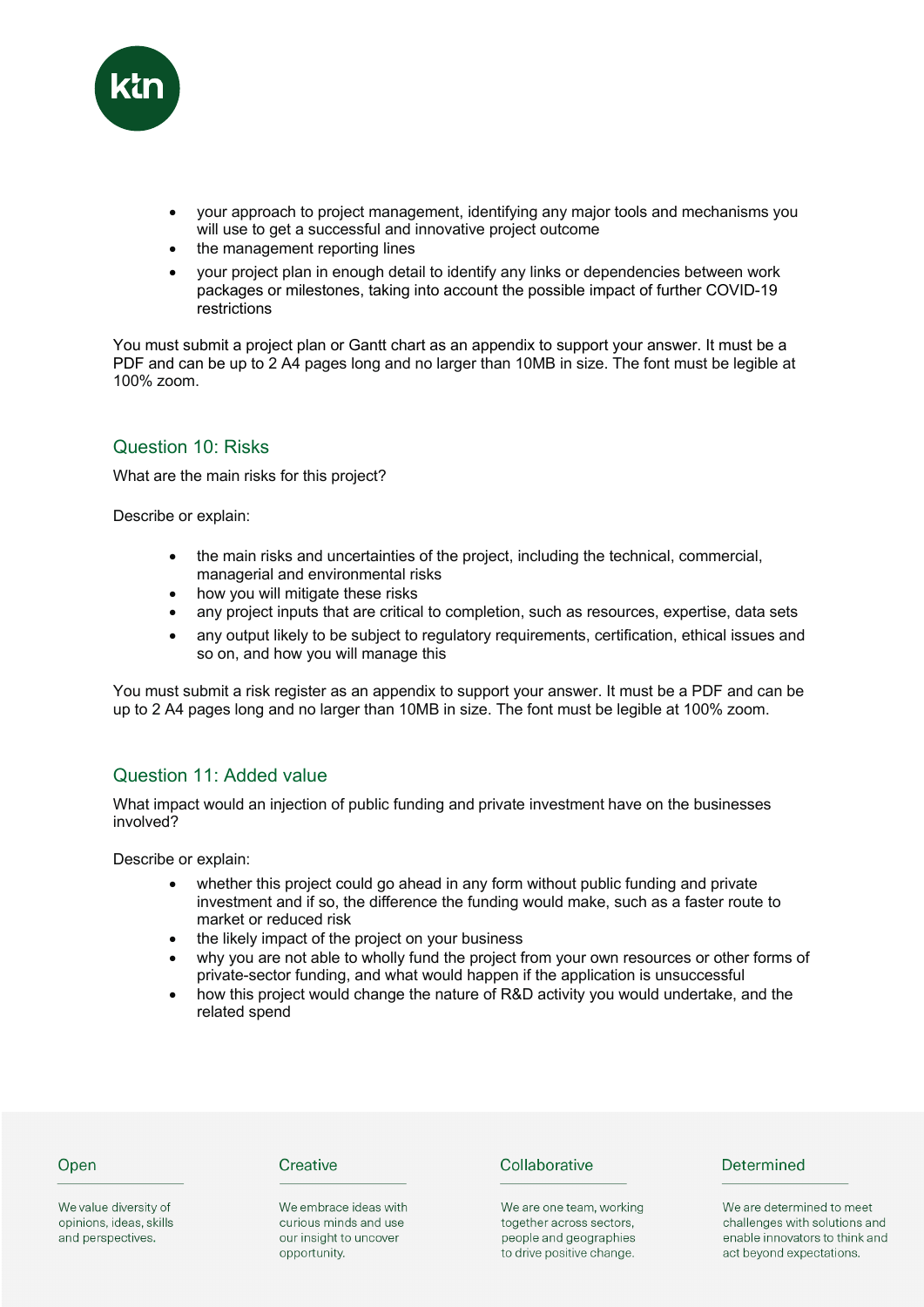

# Question 12: Costs & value for money

How much will the project cost and how does it represent value for money for the team and the taxpayer?

In terms of the project goals, describe or explain:

- the total eligible project costs
- the grant you are requesting
- the expected investment aligned to the grant funding for this project
- how this project represents value for money for you and the taxpayer
- how it compares to what you would spend your money on otherwise
- any subcontractor costs and why they are critical to the project

#### Open

We value diversity of opinions, ideas, skills and perspectives.

# Creative

We embrace ideas with curious minds and use our insight to uncover opportunity.

#### Collaborative

We are one team, working together across sectors, people and geographies to drive positive change.

# Determined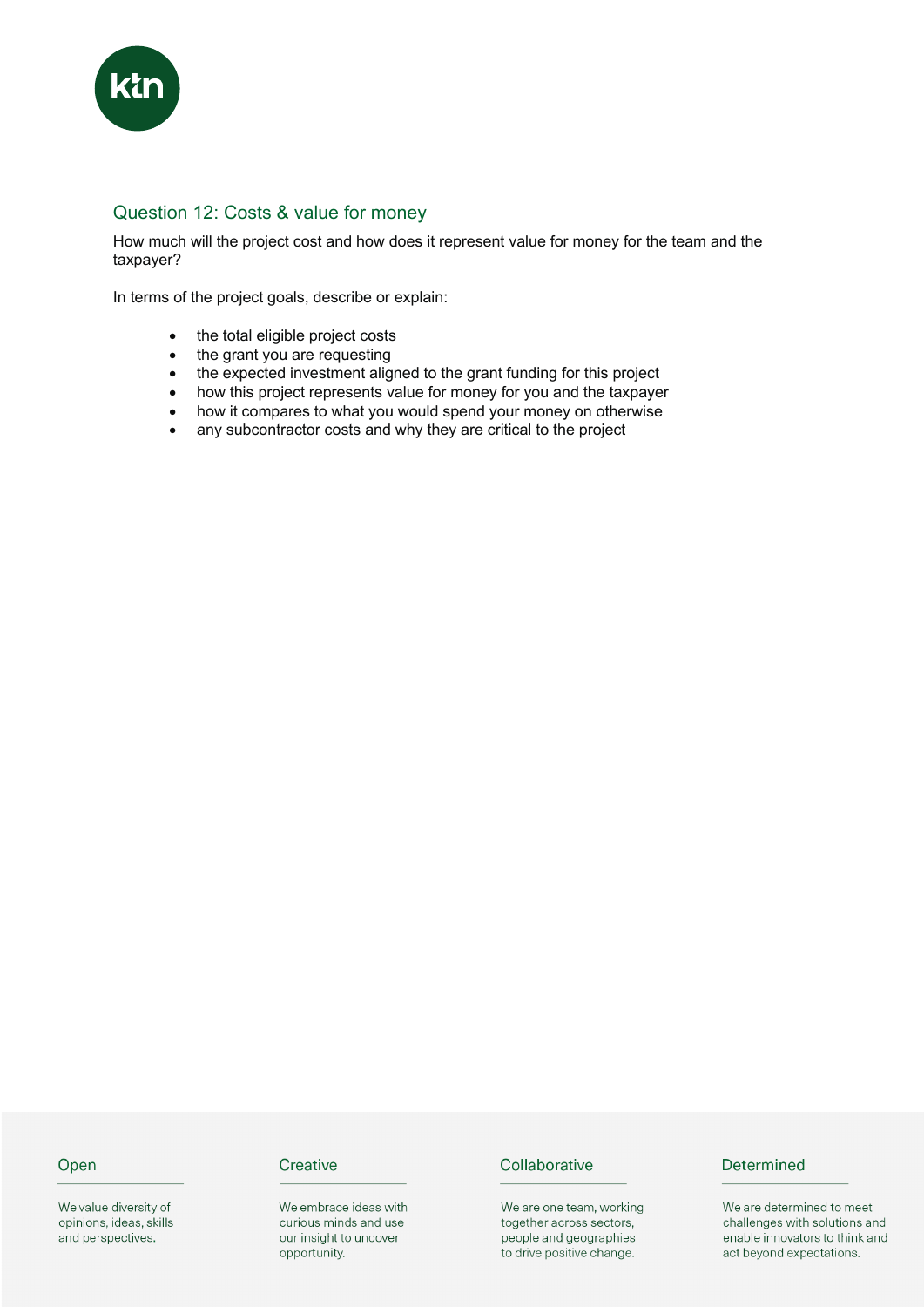

# **Investor Partner profiles**

- Clean Growth Investment Management LLP
- HG Ventures LLC
- Midven Ltd
- Speedinvest III EuVECA GmbH & Co KG
- Turquoise International Ltd

Please note that the descriptions refer to the broad scope of activity of each investor. Not all these aspects will be in scope of this competition.

# Clean Growth Investment Management LLP

#### **Investment criteria:**

CGF supports the UK's most promising low carbon innovators seeking investment capital to rapidly drive their businesses forward.

- CGF invests in innovations that reduce greenhouse gas emissions or improve resource efficiency across power, transport, industry, buildings, waste and water.
- CGF focuses on companies with commercially viable solutions that are generating early revenues, and also considers pre-revenue businesses with a minimum viable product.
- CGF focuses on early stage, clean growth companies based in the UK with a global outlook and scalable solutions and business models.

#### **Examples within CGF's sectors include:**

- Industry sensing technology, efficient thermal transfer, carbon capture and storage, fuel switching, bio industrial processes, machine learning,
- Power renewable power generation, demand response, renewable CHP
- Buildings heat pumps, energy efficiency, service and controls
- Transport air pollution systems, engine efficiency
- Waste chemicals reclamation, anaerobic digestion, waste to fuel

CGF invests in technology businesses that are driving the transition to net zero through developing disruptive products and services. The clean growth sector includes innovations that can improve the resource efficiency of industry and commerce, while reducing greenhouse gas emissions, pollution or other adverse environmental impacts and also deliver substantial financial returns.

Within its target sectors, CGF will invest across the technology spectrum, including hardware, software, process systems, materials, deep tech and business model innovations, capable of driving real and rapid change on a global scale.

#### Open

We value diversity of opinions, ideas, skills and perspectives.

#### Creative

We embrace ideas with curious minds and use our insight to uncover opportunity.

#### Collaborative

We are one team, working together across sectors, people and geographies to drive positive change.

#### Determined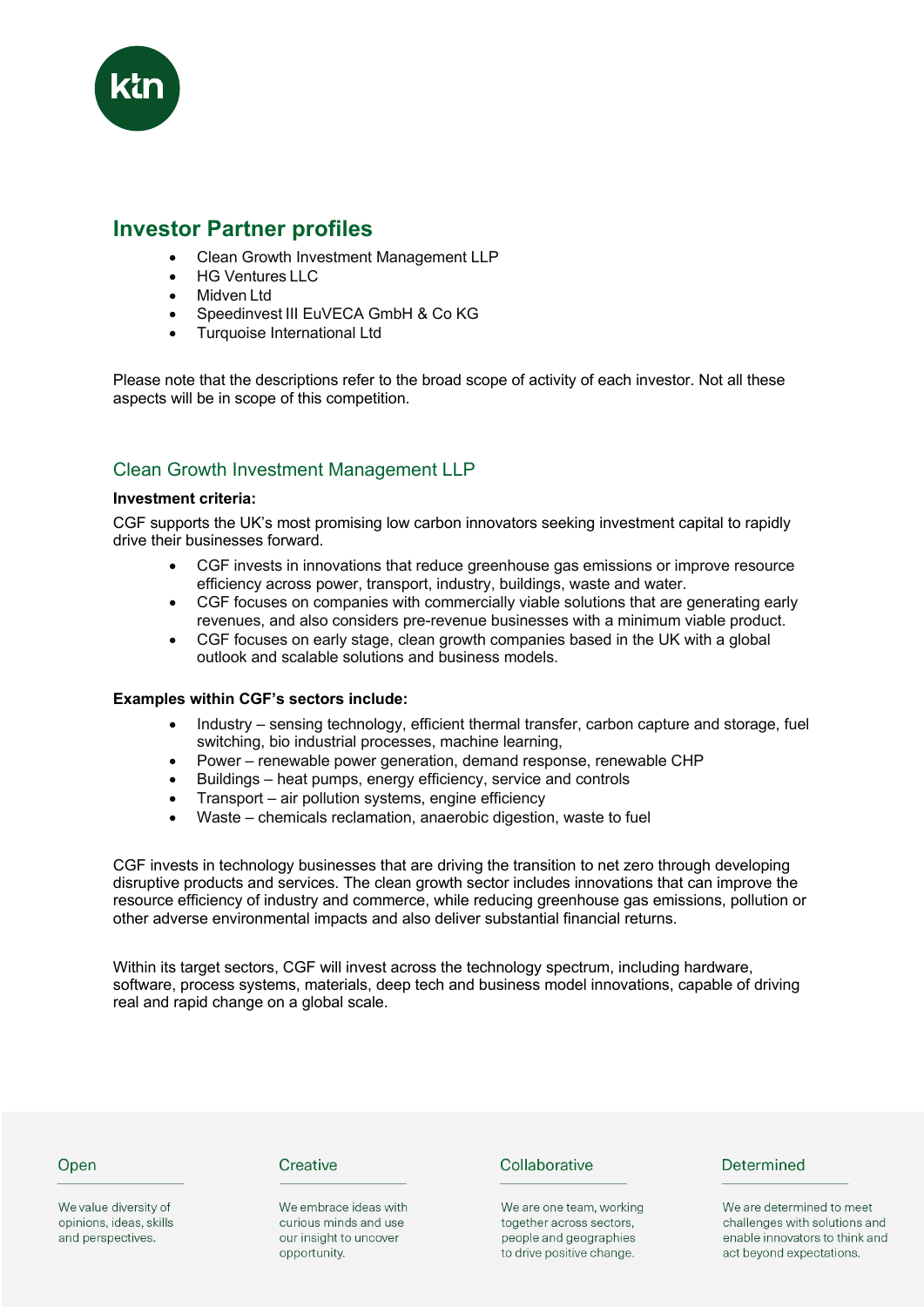

The Fund's core focus is into companies with outstanding management teams which have a pilot or alpha prototype that successfully demonstrates the technical feasibility of their product or service alongside compelling evidence of market traction and engagement.

While the typical first round investment tends to be in the region of £500k – £3m the fund actively participates in follow on rounds so the overall investment in a company can be much higher.

#### **Adding value to the portfolio:**

Accelerating portfolio companies to scale. Partnerships with clean growth investment advisors strengthen the portfolio. CGF is differentiated by actively providing portfolio companies with hands on business support, drawing upon the services of Carbon Limiting Technologies (CLT), one of the UK's longest-established clean tech consultancy firms. CLT is focused on providing commercialisation support to early stage technology companies exclusively in the clean tech sector, which is has done for the last 14 years via its network of CLT Associates which have deep sector expertise across a range of clean tech sectors. CGIM's experienced investors also provide hands-on support to portfolio companies.

#### HG Ventures

HG Ventures is the corporate venture capital arm of The Heritage Group (THG). It supports innovation and growth by investing and partnering with private companies developing new technologies and approaches in THG's core and adjacent markets. By leveraging the world class expertise of THG operating companies and research center, HG Ventures offers a unique value proposition to its portfolio company partners.

HG Ventures invests in early stage and growth stage companies developing advanced materials and systems for transportation infrastructure, environmental services and specialty chemicals.

We will invest at the pre-revenue and pre-product stage, but we want to see the beginnings of a dedicated, full-time executive team. We are based in the United States, and we have made multiple investments in the UK and look forward to helping more UK-based companies grow in the UK and expand to the United States if appropriate.

Generally, HG Ventures will invest up to \$20 million in each portfolio company, but we have the ability to invest more depending on the opportunity. We are flexible with regard to initial investment amounts, including participation in relatively small financings. We take a long term approach to building value. We focus on value creation milestones with no fixed expectations for liquidity.

Our team has the capability to lead and structure financings, but we will also follow other investors into a syndicate. We will be actively involved in helping companies grow and will take board seats when appropriate.

#### Open

We value diversity of opinions, ideas, skills and perspectives.

#### Creative

We embrace ideas with curious minds and use our insight to uncover opportunity.

#### Collaborative

We are one team, working together across sectors, people and geographies to drive positive change.

#### Determined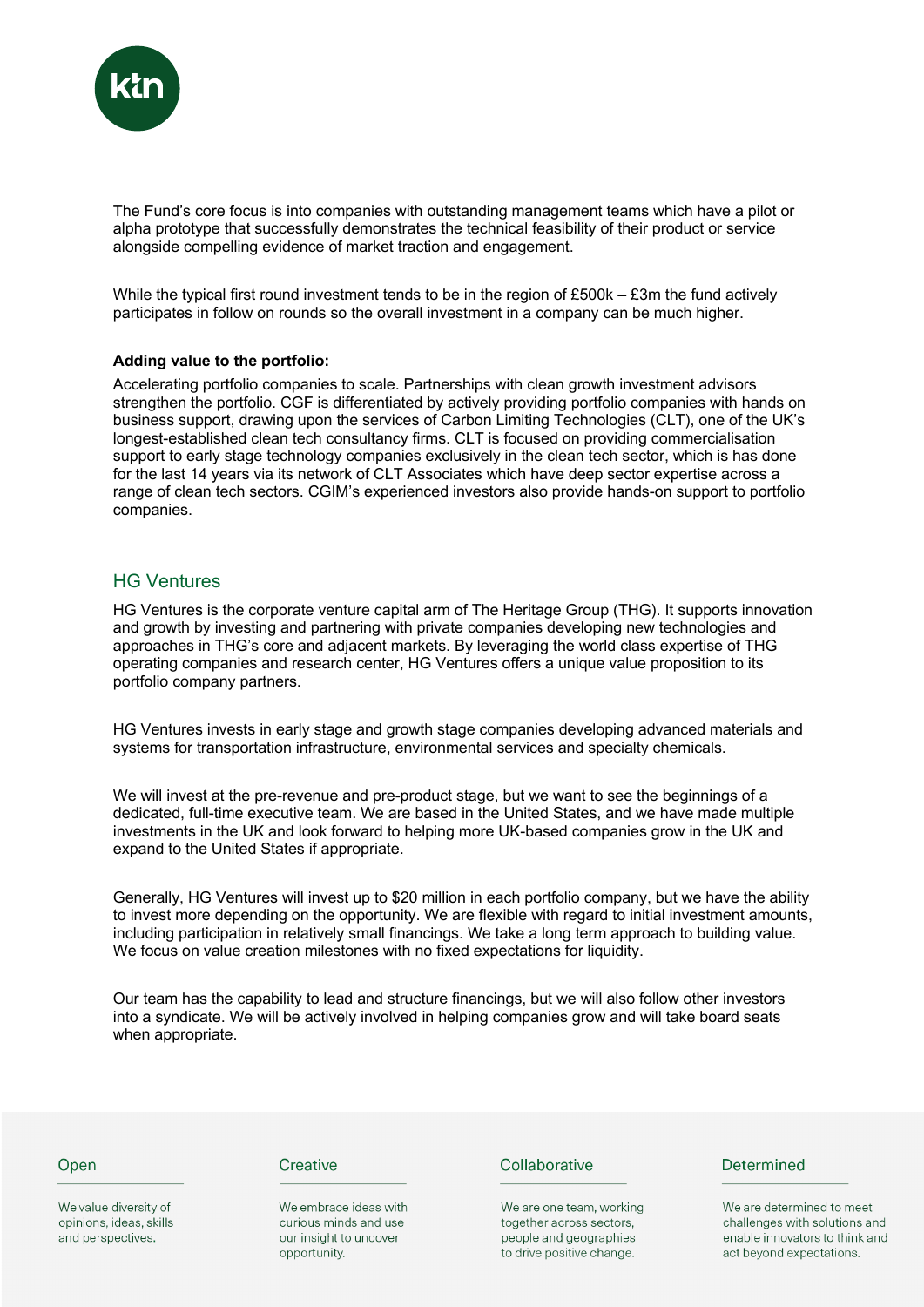

We apply strict confidentiality policies and procedures to protect private company information. All proprietary information is secured within a small, defined group of HG Ventures professionals and is not shared with others in THG unless authorized by our entrepreneur partners.

Find more information about HG Ventures at http://hgventures.vc and contact HG Ventures by email at InnovateUK@hg.ventures.

#### **About The Heritage Group**

The Heritage Group started in 1930 with a man, a truck, and a dream. Today, we're a fourth generation, family-owned business managing a diverse portfolio of operating companies in 13 environmental services and recycling, heavy construction and materials, and specialty chemicals. Our passion is innovation in material sciences. Our pride is our people, who courageously pursue the answers to tomorrow's biggest challenges, and our purpose is to build a safer, more sustainable world.

#### Midven Ltd

The UK Innovation and Science Seed Fund (UKI2S) is a specialist venture capital fund that helps build companies from great science developed in laboratories, science and technology campuses and in the field of synthetic biology in the UK.

Specifically, we invest in the following:

1. Projects and companies arise from world-class research carried out in our partner laboratories across the UK, including those at Rutherford Appleton Laboratory (STFC), Babraham Institute (BBSRC) and Porton Down (Dstl).

2. Companies based at our partners' national science and innovation campuses in Harwell Oxford, Babraham Cambridge, Daresbury Warrington, Norwich, Rothamsted, NOC Southampton, or at one of the Centres for Agricultural innovation. 3. UK Companies working in the field of synthetic biology: Synthetic biology is the design and engineering of biologically-based parts, novel devices and systems and the redesign of existing, natural biological systems.

4. Members of the Fund, who must be working with one of our partner laboratories. 5. Companies working with a Catapult centre under a competitively awarded funded programme (such as the Investor Partnership Programme) or based on intellectual property licensed from a Catapult centre.

UKI2S is backed by the Department for Business, Energy and Industrial Strategy and the Fund's partners include UKRI and Dstl. The Fund is independently managed by venture capital specialist Midven and is evergreen. UKI2S invests between £50k and £1M per company and makes first investments at the seed stage. The Fund has invested in 65 companies to date and has made investments in some of the UK's most innovative companies, in areas as diverse as novel antibiotics, research into Alzheimer's disease, "green" chemicals and airport security.

Our value add:

#### Open

We value diversity of opinions, ideas, skills and perspectives.

#### Creative

We embrace ideas with curious minds and use our insight to uncover opportunity.

#### Collaborative

We are one team, working together across sectors, people and geographies to drive positive change.

#### Determined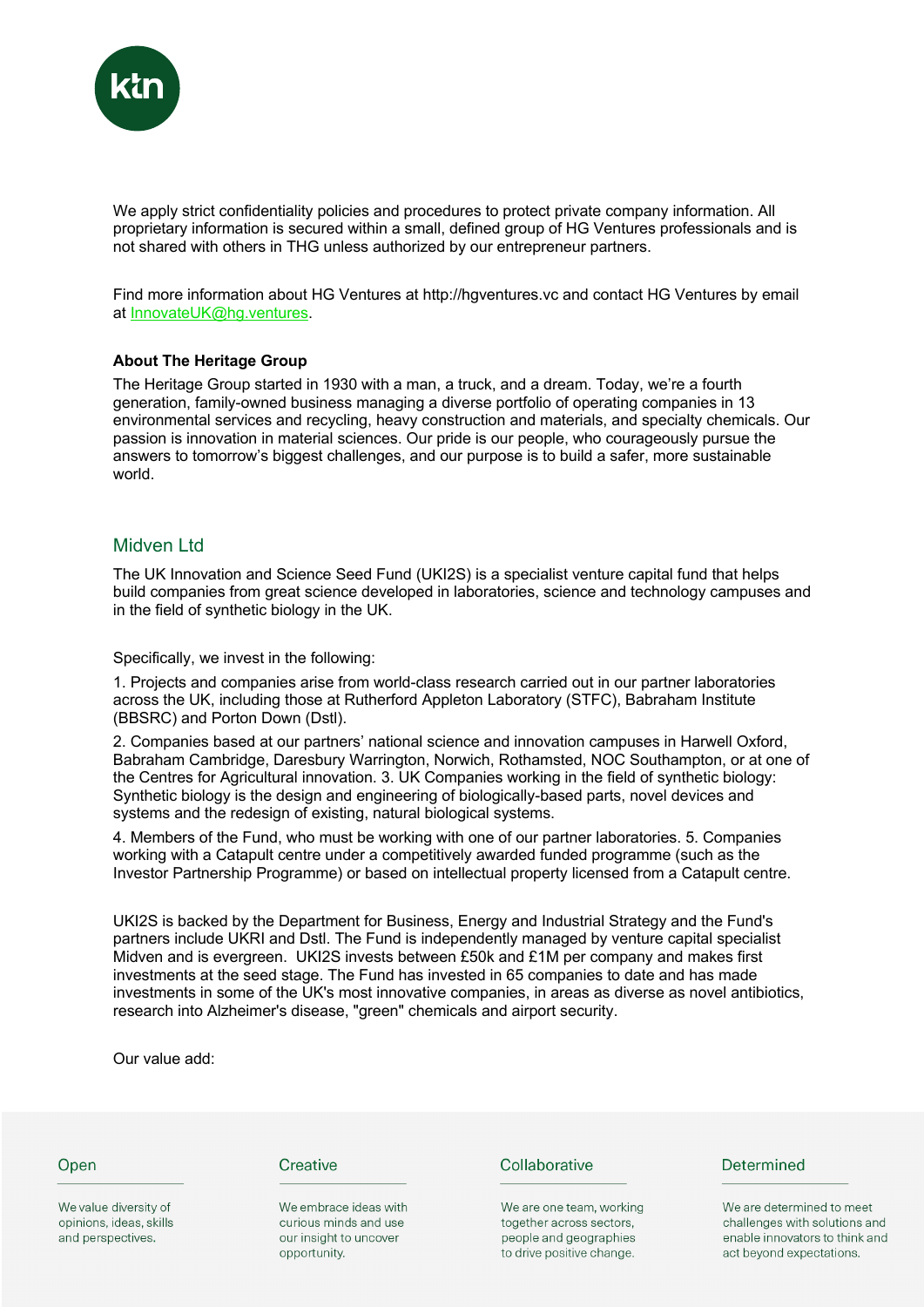

- UKI2S is willing to act as lead or co-lead investor in the very early stages of a high growth potential business and syndicate with a wide range of co-investors
- We have a very good track record of helping our portfolio companies raise further finance
- We actively support the development of our portfolio companies' strategy at board level and assisting with hiring of senior management
- The fund is evergreen and therefore we can be a relatively patient investor to help you achieve your maximum potential

# Speedinvest III EuVECA GmbH & Co KG

Speedinvest is a European venture capital fund with more than €400M+ AUM and 40 investment professionals working from Berlin, London, Munich, Paris, Vienna and San Francisco.

Employing a sector-focused investment structure, we fund innovative early-stage tech startups in the areas of Fintech, Digital Health, Consumer Tech, Network Effects, Deep Tech and Industrial Tech.

Speedinvest actively deploys its global network and dedicated team of in-house operational experts to support our 170+ portfolio companies, including with US market expansion.

# Turquoise International Ltd

Turquoise (www.Turquoise.eu ) is a merchant bank (est. 2002) specialising in low carbon technologies. Turquoise is fund manager of the Low Carbon Innovation Fund 1 & 2 (www.LCIF.vc) and founding partner of Turquoise Capital LLP. Where appropriate, Turquoise can also provide corporate finance advisory services including third party fundraisings, mergers and trade sales.

We are looking for companies that help reduce greenhouse gas emissions, have a realistic potential for delivering significant investor returns, and are at a significant boundary in their development lifecycle: prototype to commercial product, commercial product to sales, or sales to profits.

#### Open

We value diversity of opinions, ideas, skills and perspectives.

#### Creative

We embrace ideas with curious minds and use our insight to uncover opportunity.

#### Collaborative

We are one team, working together across sectors, people and geographies to drive positive change.

#### Determined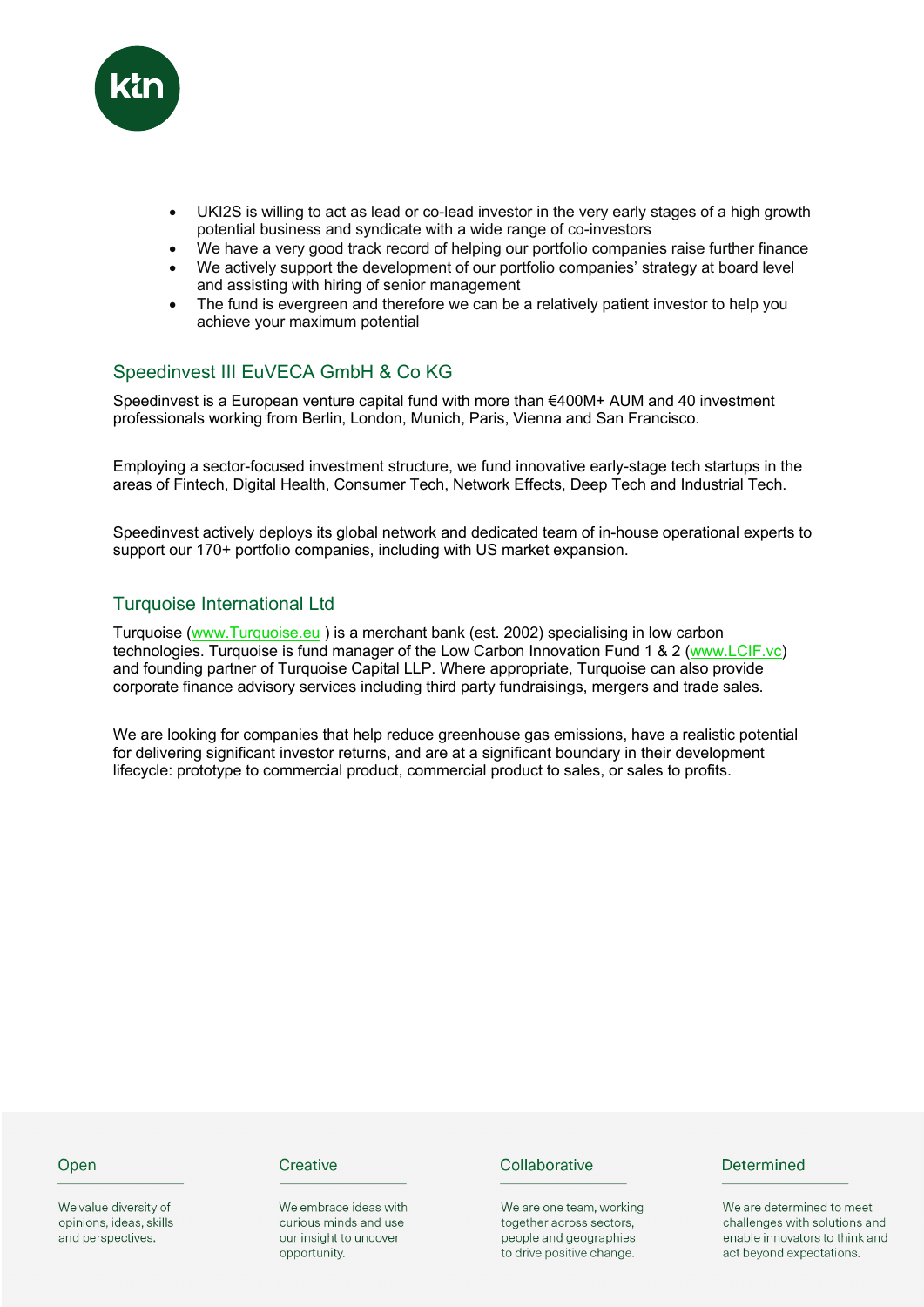# **Investor Partnership - Expression of interest**

This Expression of Interest form is to be completed by the Investor Partner with the support of the SME. It is sent to KTN for a check that the application is in scope and eligible. Once this is confirmed by KTN, you can make your on-line competition application.

| <b>Name of Company</b>                                                                                                                                                                                                                    |  |
|-------------------------------------------------------------------------------------------------------------------------------------------------------------------------------------------------------------------------------------------|--|
| <b>Company address</b>                                                                                                                                                                                                                    |  |
| <b>Name of Applicant</b>                                                                                                                                                                                                                  |  |
| Applicant's contact details (email and telephone number)                                                                                                                                                                                  |  |
| <b>Company Sector</b>                                                                                                                                                                                                                     |  |
| <b>Date of Incorporation</b>                                                                                                                                                                                                              |  |
| <b>Company registration number</b>                                                                                                                                                                                                        |  |
| <b>VAT Number</b>                                                                                                                                                                                                                         |  |
| Undertaking in Distress test (post proposed investment)                                                                                                                                                                                   |  |
| <b>Project Summary</b>                                                                                                                                                                                                                    |  |
| Please address the following in your answer:                                                                                                                                                                                              |  |
| Need or challenge addressed by your innovation<br>Approach and innovation<br>Team and resources<br>Market awareness<br>Outcomes of the project and routes to market<br>Wider impacts<br>Project management<br><b>Risks</b><br>Added value |  |
| <b>Total Project Cost</b>                                                                                                                                                                                                                 |  |
| Total eligible costs to be between £50k and £2m                                                                                                                                                                                           |  |
| <b>Project Duration</b>                                                                                                                                                                                                                   |  |
| <b>Key Milestones/Deliverables</b>                                                                                                                                                                                                        |  |
| Why is this project additional to the company's main<br>activities?                                                                                                                                                                       |  |

# Open

We value diversity of opinions, ideas, skills and perspectives.

# Creative

We embrace ideas with curious minds and use our insight to uncover opportunity.

#### Collaborative

We are one team, working together across sectors, people and geographies to drive positive change.

# Determined